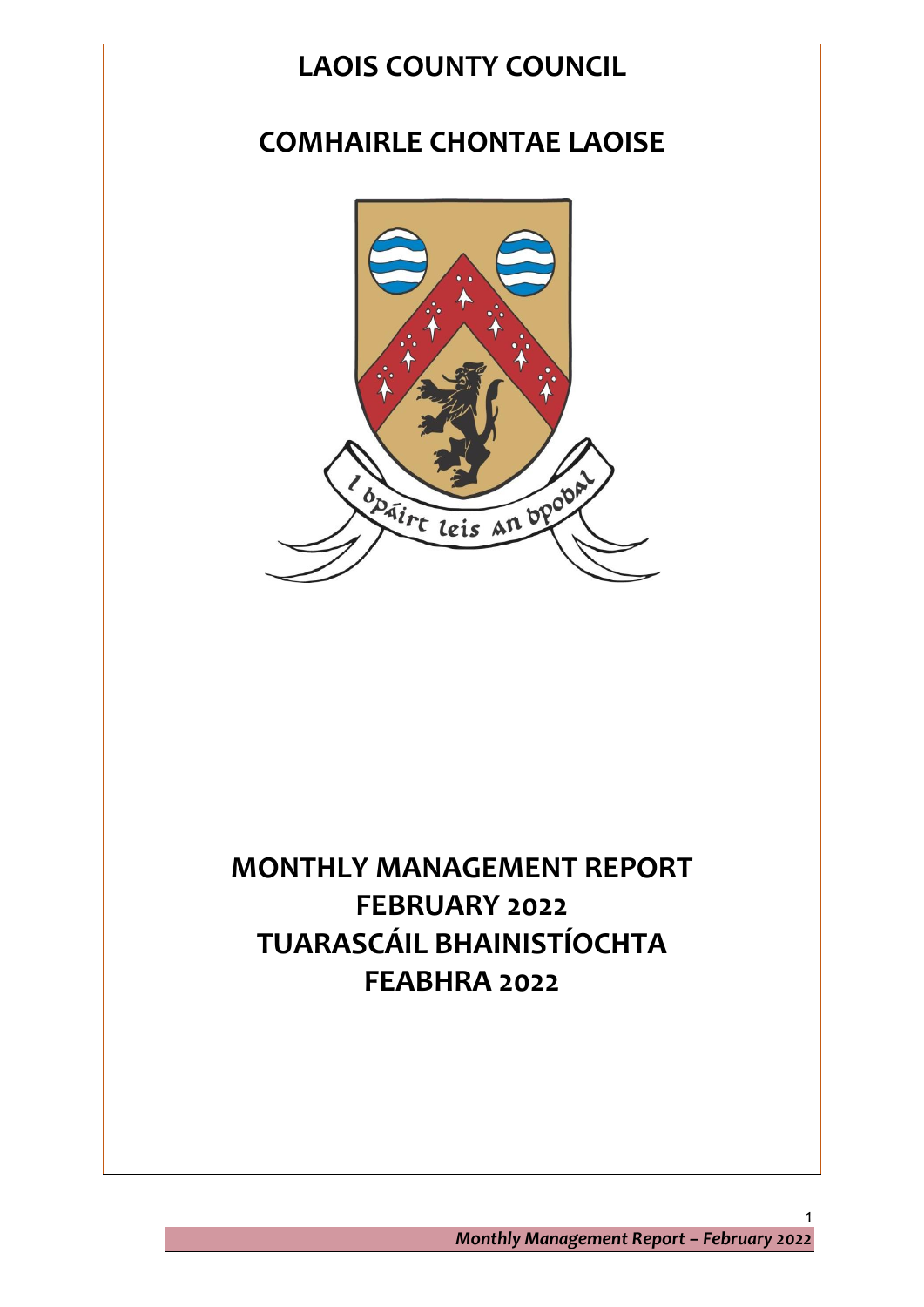# **To: Each Member of Laois County Council Do: Gach Ball Comhairle Chontae Laoise**

Section 136(2) of the Local Government Act, 2011 as inserted by Section 51 of the Local Government Reform Act, 2014, requires the Chief Executive to prepare monthly management report. The report for February 2022 is as follows:-

#### **Finance, & Allocations Notified**

The Annual Financial Statement for 2021 is currently being prepared and will be finalised in March 2022. A report for the year end 31/12/2021 will then be made available

#### **Allocations Notified**

| Creativity in Older Age Project (Always Human)    | €43,308  |
|---------------------------------------------------|----------|
| Bike Week 2022                                    | €22,500  |
| Sports capital grant -Portlaoise leisure Centre   | €300,000 |
| Sports capital grant-Portarlington leisure Centre | €143,145 |

#### **Housing & Regeneration**

#### **HOUSING DELIVERY**

#### **Social Housing Schemes Currently Under Construction – LCC & AHB**

| Location                 | No. of         | Constructed    | Comment                              |
|--------------------------|----------------|----------------|--------------------------------------|
|                          | <b>Houses</b>  | by             |                                      |
| Moore St, Rathdowney     | 6              | <b>LCC</b>     | On sire - expected delivery Q2       |
|                          |                | (Construction) | 2022                                 |
| Pattison Estate,         | 10             | <b>LCC</b>     | On site - expected delivery Q2       |
| Mountmellick             |                | (Construction) | 2022                                 |
| Gleann na Glaise,        | 10             | <b>LCC</b>     | On Site - expected delivery Q2       |
| Ballyroan                |                | (Construction) | 2022                                 |
| Sean Doire, Durrow       | 22             | <b>LCC</b>     | On Site - expected delivery Q2       |
|                          |                | (Construction) | 2022                                 |
| Coolroe, Ballybrittas    | $\mathbf{1}$   | <b>LCC</b>     | Rural construct – on site and to     |
|                          |                | (Construction) | be delivered in Q1 2022              |
| Featherbed Lane, Borris- | 5              | LCC (Turnkey)  | On Site - expected delivery Q2       |
| $In-Ossory (Ph 2)$       |                |                | 2022                                 |
| Bruach Na Habhainn,      | $\overline{4}$ | LCC (Turnkey)  | On site - Delivery Q2 2022           |
| Killeen                  |                |                |                                      |
| The Orchard, Ballylynan  | 5              | LCC (Turnkey)  | On Site - Phase 1 (2 units) delivery |
|                          |                |                | Q1 2022                              |
|                          |                |                | On Site - Phase 1 (3 units) delivery |
|                          |                |                | Q4 2022                              |
| Market Square,           | 18             | LCC (Turnkey)  | On site - delivery Q2 2023           |
| Portarlington            |                |                |                                      |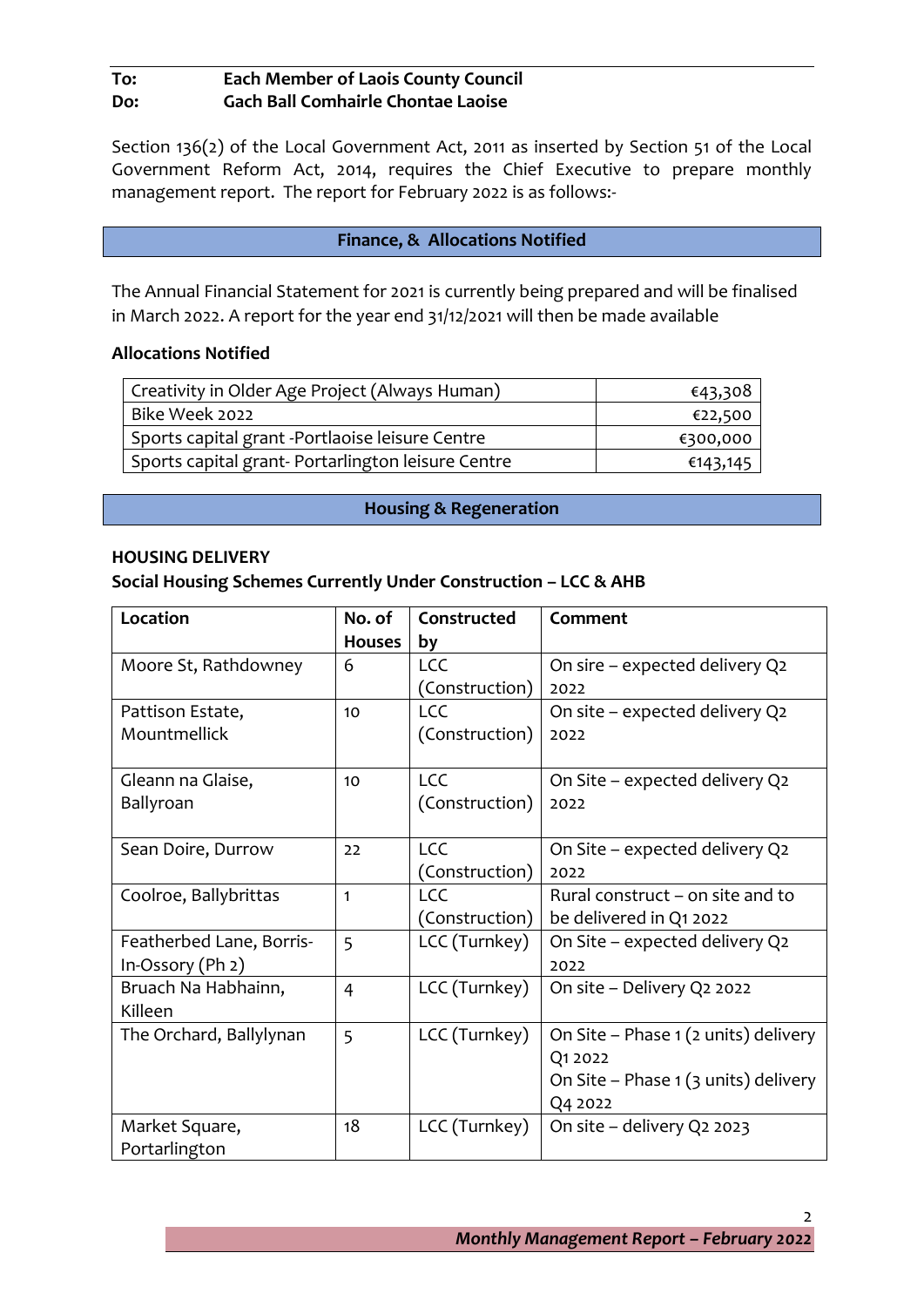| Church Avenue,<br>Stradbally              | 31             | LCC (Turnkey)          | Phase 1 on site for delivery Q1<br>2023; Phase 2 to be delivered Q4                                                                                        |
|-------------------------------------------|----------------|------------------------|------------------------------------------------------------------------------------------------------------------------------------------------------------|
| Oak Park Halting Site                     | $\overline{4}$ | LCC                    | 2023.<br>TAU funded scheme - delivery<br>estimated at end of 2022.                                                                                         |
| Harpurs Lane Portlaoise                   | 44             | Respond                | On site - expected delivery Q1<br>2023                                                                                                                     |
| Clonrooske Abbey,<br>Portlaoise           | 32             | Cluid Housing          | On site - to be delivered in phases<br>by June 2022. All 32 units now<br>built to roof level, internal fixing<br>and finishes required to all 32<br>units. |
| The Maltings & Roselawn,<br>Portlaoise    | 55             | Cluid Housing          | Phase 1 under construction -<br>Estimated delivery Q3 2022                                                                                                 |
| Holdbrook, Portlaoise                     | 10             | Cluid Housing          | Phase 2 - delivery Q4 2022                                                                                                                                 |
| Droughill Lawns,<br>Portarlington         | 26             | Oaklee<br>Housing      | On site - expected delivery end of<br>April                                                                                                                |
| The Springs, Kilminchy,<br>Portlaoise     | 43             | Cluid Housing          | 2 Phases - on site; Phase 1<br>delivery estimated Q2 2022                                                                                                  |
| Goldencroft, Portlaoise<br>(Old CBS site) | 67             | Cluid Housing          | 3 Phases – on site; $1^{st}$ Phase Q4<br>2022                                                                                                              |
| Ballymorris Green,<br>Portarlington       | 12             | Cluid Housing          | Currently on site - Phase 1 delivery<br>delayed due to availability of sub-<br>contractors - estimated at Q3<br>2022                                       |
| South Dublin Road,<br>Kilminchy           | 36             | Cooperative<br>Housing | On site – commenced early<br>January 2022.                                                                                                                 |
| <b>TOTAL</b>                              | 441            |                        |                                                                                                                                                            |

# **Social Housing Schemes at Planning, Design or Tender Stage – LCC & AHB**

| Location/Scheme          | No of         | To be          | Comment                       |
|--------------------------|---------------|----------------|-------------------------------|
|                          | <b>Houses</b> | constructed    |                               |
|                          |               | by             |                               |
| Harbour Court,           | 6             | <b>LCC</b>     | Stage 4 Approved - Contractor |
| Mountmellick             |               | (Construction) | due on site in Q1 2022.       |
| St. Kieran's Errill      | 14            | <b>LCC</b>     | Stage 3 Approved - Tender     |
|                          |               | (Construction) | evaluation ongoing; Stage 4   |
|                          |               |                | application will be made in   |
|                          |               |                | February.                     |
| Mooreville, Rathdowney   | 7             | <b>LCC</b>     | Stage 3 Approved              |
|                          |               | (Construction) |                               |
| Carraig Glas, Stradbally | 26            | <b>LCC</b>     | Stage 2 Approved              |
|                          |               | (Construction) |                               |
| Clonrooske, Portlaoise   | 11            | <b>LCC</b>     | Stage 1 Approved              |
|                          |               | (Construction) |                               |
| Iona, Portlaoise         | 9             | <b>LCC</b>     | Stage 1 Approved              |
|                          |               | (Construction) |                               |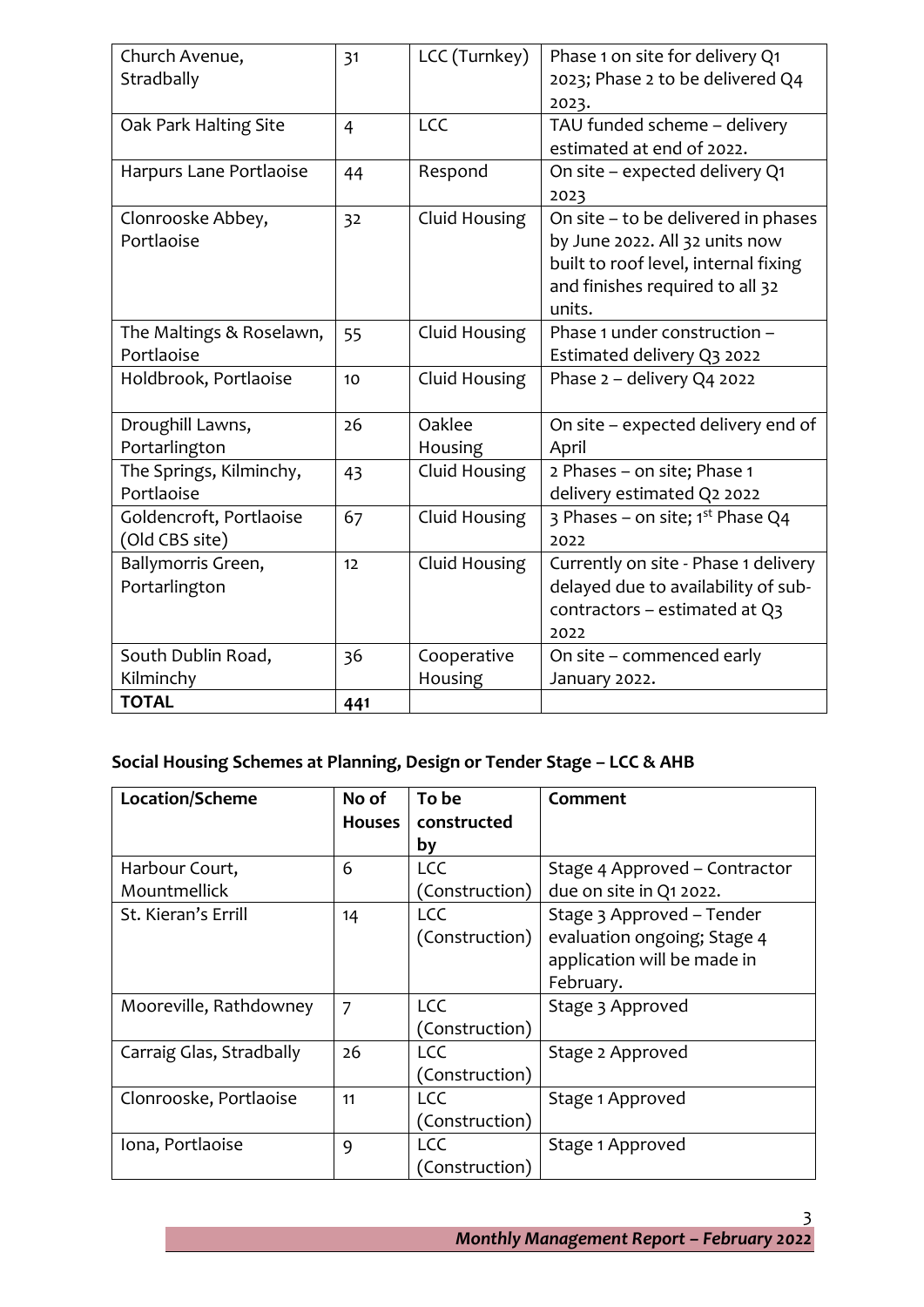| Doonane                   | 12                      | <b>LCC</b>                   | Stage 1 Approved                                       |
|---------------------------|-------------------------|------------------------------|--------------------------------------------------------|
|                           |                         | (Construction)<br><b>LCC</b> |                                                        |
| Derry Road, Durrow        | 22                      |                              | 18 dwellings plus 4 serviced sites                     |
|                           |                         | (Construction)               | proposed                                               |
|                           |                         | <b>LCC</b>                   | Stage 1 Approved<br>Stage 1 Approved - Tender          |
| Ballyadams                | 1                       | (Construction)               | underway for engagement of                             |
|                           |                         |                              | Design Team                                            |
| Stradbally Road,          | 87                      | <b>TBC</b>                   | Masterplan for entire lands to be                      |
| Portlaoise                |                         |                              | finalised                                              |
|                           |                         |                              | Tender underway for                                    |
|                           |                         |                              | engagement of Design Team;                             |
|                           |                         |                              | options being explored for                             |
|                           |                         |                              | tenure and delivery of scheme                          |
| Bracklone St,             | 12                      | <b>LCC</b>                   | Stage 1 To Be Submitted                                |
| Portarlington             |                         | (Construction)               |                                                        |
| <b>Rushall Mountrath</b>  | $\overline{2}$          | <b>LCC</b>                   | Stage 1 To Be Submitted                                |
|                           |                         | (Construction)               |                                                        |
| Main St, Ballinakill      | $\overline{\mathbf{3}}$ | <b>LCC</b>                   | Stage 1 To Be Submitted                                |
|                           |                         | (Construction)               |                                                        |
| Moanbaun, Mountrath       | 9                       | <b>LCC</b>                   | Stage 1 To Be Submitted                                |
|                           |                         | (Construction)               |                                                        |
| The Meadows (old          | 49                      | Cluid Housing                | <b>Funding Approved</b>                                |
| Midland Dairies site),    |                         |                              |                                                        |
| Portlaoise                |                         |                              |                                                        |
| Convent Lands, Portlaoise | 51                      | Sophia                       | Stage 2 Approved.                                      |
|                           |                         | Housing                      | Design Team currently preparing                        |
|                           |                         |                              | Stage 3 application, to be                             |
|                           |                         |                              | submitted to DHGLH in mid-                             |
|                           |                         |                              | March.                                                 |
|                           |                         |                              |                                                        |
| County Hotel, Portlaoise  | 10                      | Cluid Housing                | Site investigations still ongoing.                     |
|                           |                         |                              | Will proceed to Part 8 as soon as                      |
|                           |                         |                              | they are complete. Contractor                          |
|                           |                         |                              | being procured to clean up of                          |
|                           |                         |                              | the front of the property.                             |
| Hepburn Court             | 54                      | Cluid Housing                | Proposed layout presented to<br>elected members at in- |
|                           |                         |                              | committee meeting in advance                           |
|                           |                         |                              | of Part 8 preparation.                                 |
| <b>TOTAL</b>              | 385                     |                              |                                                        |
|                           |                         |                              |                                                        |

#### **AFFORDABLE HOUSING**

Expressions of Interest were invited via advertisement and LCC website in December 2021 in respect of:

- a. Appropriately zoned land for housing development
- b. Advanced Purchase arrangements for un-commenced residential developments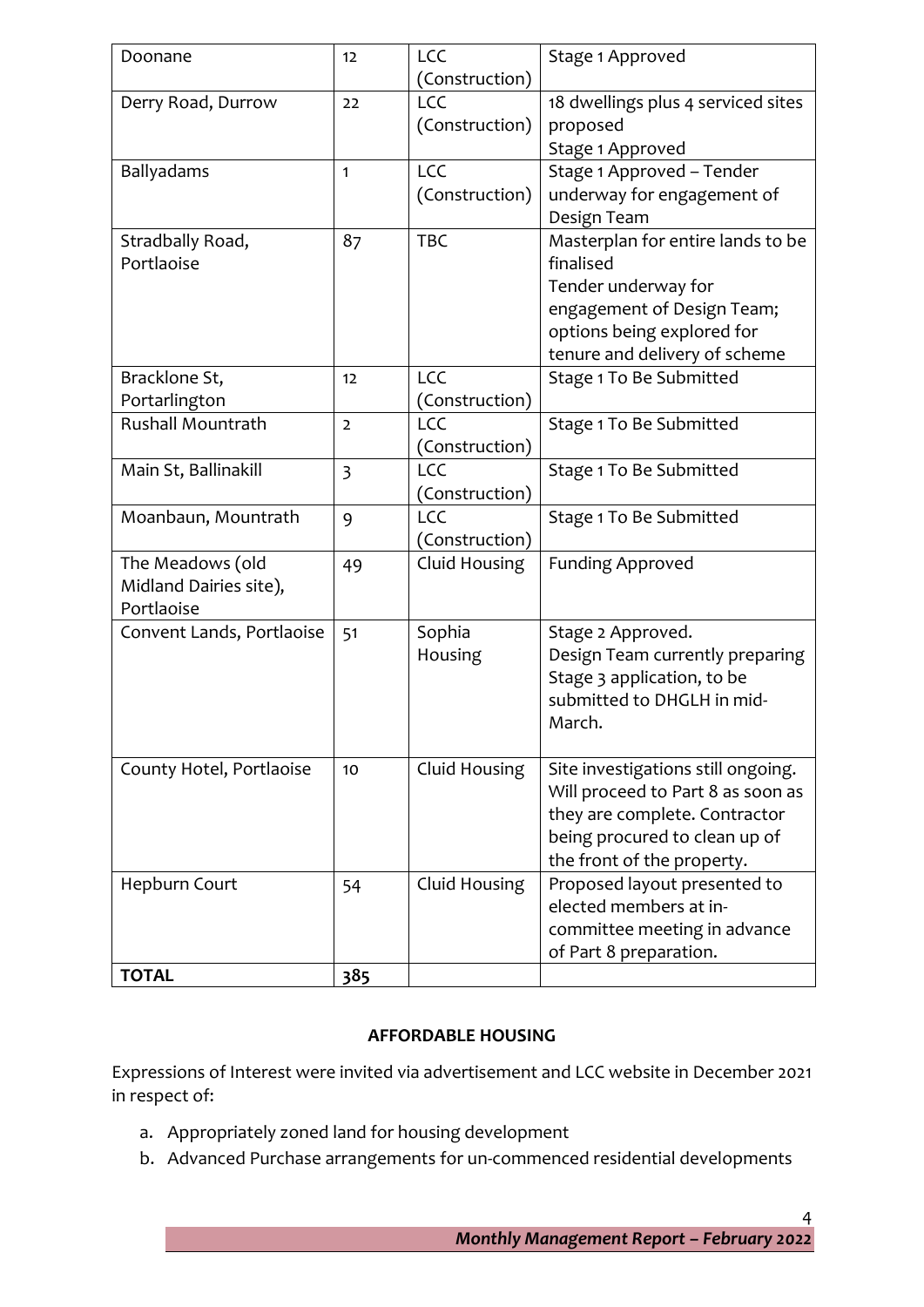A survey of potential purchasers of affordable houses published on  $3<sup>rd</sup>$  February, closing date 1<sup>st</sup> April. The survey will inform our research and ultimately our decision on prospective buyer affordability and potential location of scheme(s).

# **VACANT HOMES**

Expressions of Interest recently invited via advertisement and LCC website for vacant/derelict properties.

| Properties identified/reported as vacant  | 289    |
|-------------------------------------------|--------|
| at 17 <sup>th</sup> February 2022         |        |
| Of the above, properties to be examined   |        |
| further re suitability for social housing | -51    |
| Of the above, properties being            |        |
| investigated as possible development      | 37     |
| sites                                     |        |
| No further action taken                   | $126*$ |

**\****Properties found to be occupied on inspection and/or deemed to be unsuitable for social housing.*

# **CPO**

| Vacant Properties acquired by CPO now in $\vert$ 13 |  |
|-----------------------------------------------------|--|
| LA ownership                                        |  |
| Notices of Intention to take possession             |  |
| issued                                              |  |
| Properties currently undergoing CPO                 |  |

# **Repair & Leasing**

| Applications received to date    |  |
|----------------------------------|--|
| Applications approved to proceed |  |
| Applications under consideration |  |
| Leases commenced                 |  |

#### **HOUSING STOCK**

#### **Housing Re-Lets**

| Month              | <b>LA Keys Surrendered</b> | <b>Properties Acquired</b> | <b>Works</b><br>Completed |
|--------------------|----------------------------|----------------------------|---------------------------|
| January 22         | 10                         | 0                          |                           |
| <b>TOTAL (YTD)</b> | 10                         | 0                          |                           |

*NOTE: There are currently 36 vacant units from our existing stock and a further 11 units that the Council acquired recently. Works are either ongoing on these properties or specifications are being prepared for works to be carried out.*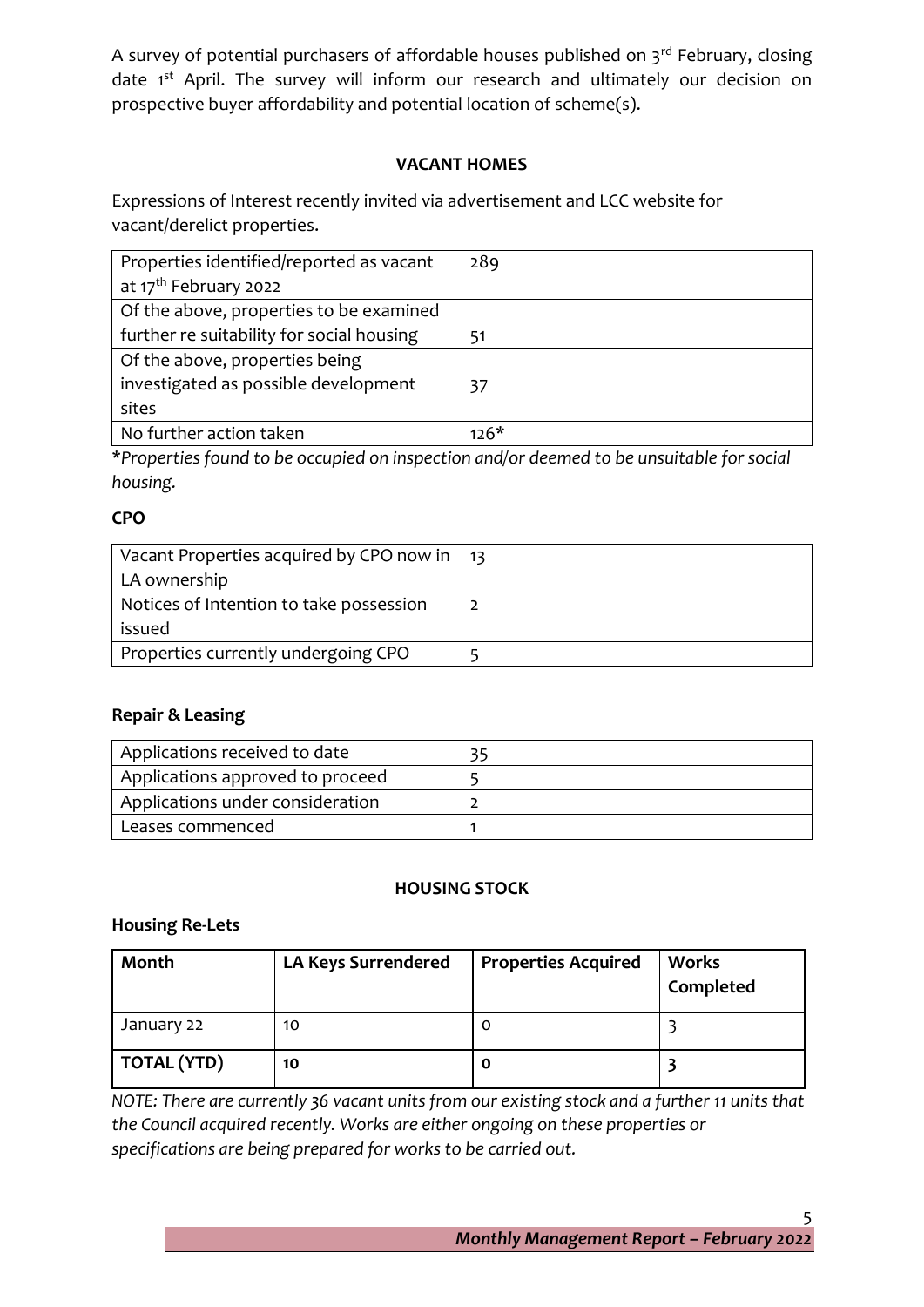#### **Housing Maintenance**

| Month              | Work Orders Raised | <b>Work Orders</b><br>Closed | Work Orders Open |
|--------------------|--------------------|------------------------------|------------------|
| January 22         | 424                | 294                          | 130              |
| <b>TOTAL (YTD)</b> | 424                | 294                          | 130              |

**Midlands Retrofit Programme:**

| <b>Address</b>                   | <b>Properties</b> | <b>Units</b><br>Commenced | <b>Units</b><br>Completed            | <b>Update</b>                                                                                                                                         |
|----------------------------------|-------------------|---------------------------|--------------------------------------|-------------------------------------------------------------------------------------------------------------------------------------------------------|
| Mountain View<br>Sq., Portlaoise | 24                | 24                        | $\Omega$                             | Air tightness test complete<br>14/01/2022.<br>M&E Works starting on<br>14/02/2022                                                                     |
| Hillview Drive,<br>Portlaoise    | 18                | 18                        | $\Omega$                             | Installation works to start<br>on site 1/03/2022                                                                                                      |
| Quigley Pk,<br>Rathdowney        | 20                | 20                        | $\Omega$                             | Works started, 1 house                                                                                                                                |
| Radharc Alainn,<br>Arles         | 18                | 18                        | $\mathbf O$                          | Air-tightness Test to be<br>completed 14-02-2022                                                                                                      |
| Derrymore,<br>Portarlington      | 26                | 26                        | 6 (Just<br>Doors to be<br>installed) | 12 houses nearly compete,<br>heating in place. Door<br>installations to be<br>completed by 3rd March<br>2022 for these houses,<br>delays with supply. |
| Kirwan Park,<br>Mountmellick     | 51                | 51                        | 0                                    | Air-tightness Test to be<br>completed 07-03-2022                                                                                                      |
| <b>Total Properties</b>          | 157               | 106                       | 6                                    |                                                                                                                                                       |

# **Energy Efficiency/Retrofitting Programme**:

Upon the evaluation of tender , its is noted that the costs are higher than anticipated which has been considered by the Housing Delivery Team. The additional Costs require supplementary funding which is not available from the Dept at this time.

In order to proceed with the Retrofit programme, we are retendering the works for retrofit only and will advise on this once completed.

| <b>Address</b>               | <b>Properties</b> | <b>Units</b><br>Commenced | <b>Units</b><br>Completed | <b>Update</b>                                                  |
|------------------------------|-------------------|---------------------------|---------------------------|----------------------------------------------------------------|
| O'Moore Place,<br>Portlaoise | 29                | O                         | O                         | Surveys completed<br>and tender<br>evaluation is on-<br>going. |
| <b>Total Properties</b>      | 29                | O                         | Ο                         |                                                                |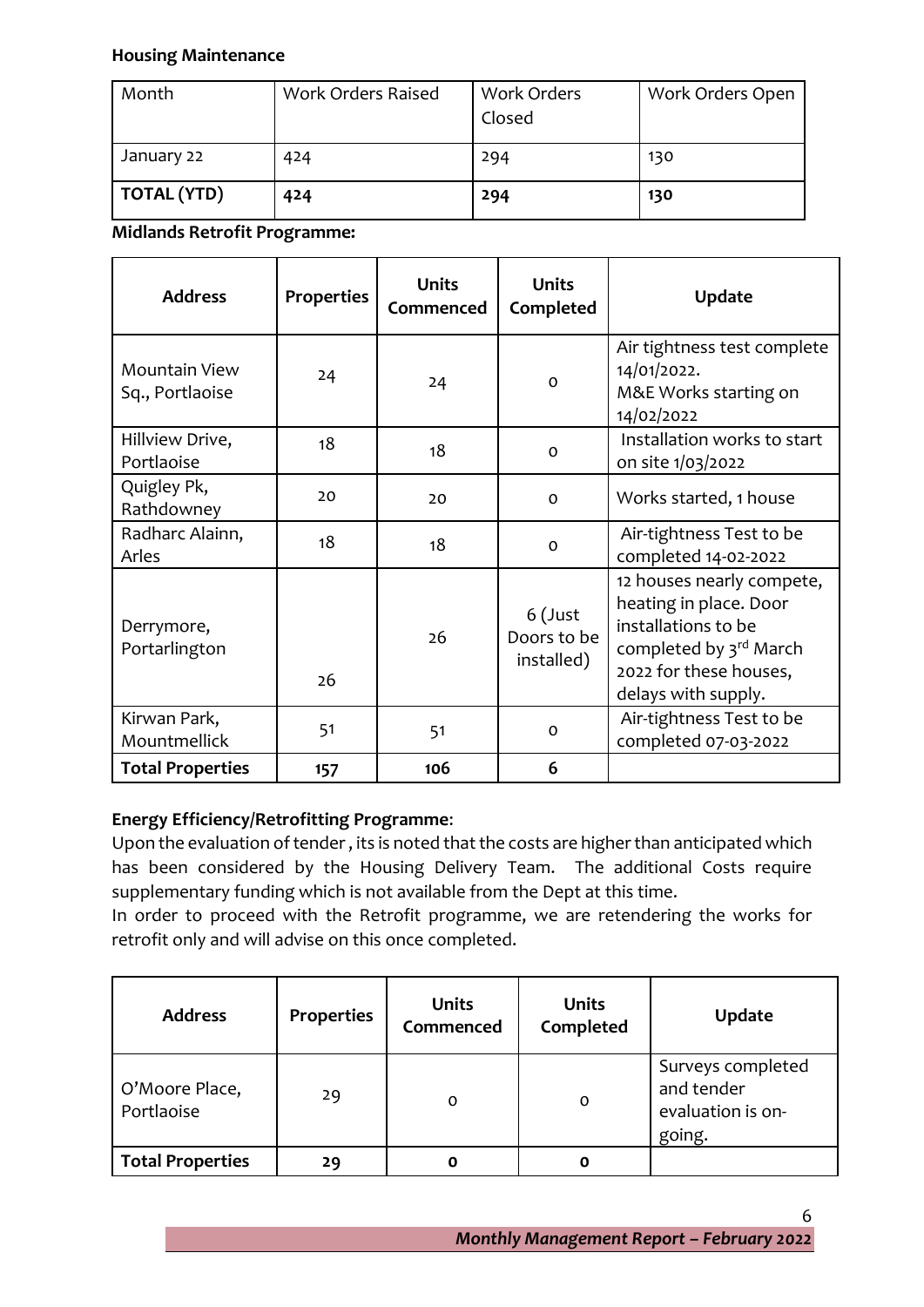#### **HOUSING NEED**

#### **Homeless Presentations**

| <b>Time Period</b>                                    | <b>Homeless Presentations</b> | <b>Emergency Homeless</b> |
|-------------------------------------------------------|-------------------------------|---------------------------|
| 19 <sup>th</sup> Jan 2022 – 15 <sup>th</sup> Feb 2022 | 28                            |                           |
| <b>Year to Date</b>                                   | 45                            |                           |

#### **Homeless Accommodation**

| <b>Individuals</b><br>Accessing | <b>Emergency Accommodation</b><br>as of 15 <sup>th</sup> Feb, 2022 | <b>Transition Accommodation</b><br>as of 15 <sup>th</sup> Feb, 2022 |  |
|---------------------------------|--------------------------------------------------------------------|---------------------------------------------------------------------|--|
| <b>Adults</b>                   |                                                                    |                                                                     |  |
| Children                        |                                                                    |                                                                     |  |

# **Social Housing List at 15th January 2022**

| TOTAL No of Social Housing Applicants |      |
|---------------------------------------|------|
| Applicants in receipt of HAP          | -922 |
| Net Need                              | 808  |

# **Housing Allocations at 15th January 2022**

| <b>Method of Delivery</b> | Allocations to 15 <sup>th</sup> Jan | <b>Numbers allocated</b> |
|---------------------------|-------------------------------------|--------------------------|
|                           | 2022                                | Year-to-date 2022        |
| First allocation of New   | $\Omega$                            | O                        |
| Build/Acquired unit       |                                     |                          |
| Relet / Refurbished Stock |                                     | 12                       |
| Allocation                |                                     |                          |
| Nomination to AHB housing | 6                                   |                          |
| <b>TOTAL Y-T-D</b>        | 11                                  | 19                       |

# **Housing Assistance Payment**

| No of Active HAP Tenancies at 21 <sup>st</sup> January 2022 |  |
|-------------------------------------------------------------|--|
| <b>LOANS &amp; GRANTS</b>                                   |  |

| *Local Authority Home Loan: 4 <sup>th</sup> January 2022 - 15 <sup>th</sup> February 2022 |  |  |  |
|-------------------------------------------------------------------------------------------|--|--|--|
| No of Loan Approvals                                                                      |  |  |  |
| No of Applications refused                                                                |  |  |  |

\*Rebuilding Ireland Home Loan Scheme now closed. All applications **received** on or after the 04th January 2022 will be in respect of the new Local Authority Home Loan.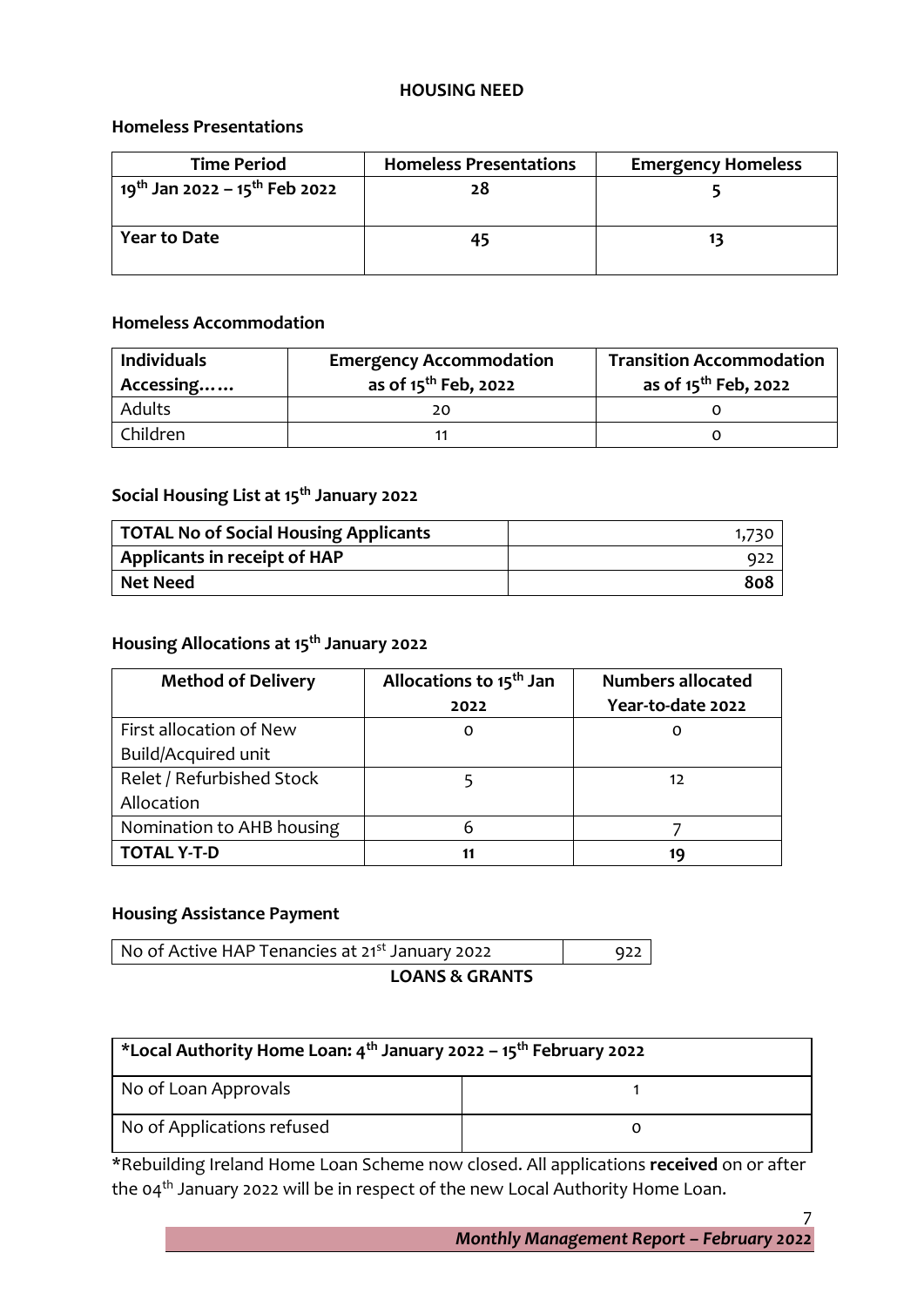# **Grants**

| <b>Allocation 2022</b><br>(LCC Revenue<br>Budget) | No of<br><b>Applications</b><br>Received in 2022 | No of<br>Approved<br><b>Applications</b><br>at works<br>stage | Comment                                                                                                                                                                      |
|---------------------------------------------------|--------------------------------------------------|---------------------------------------------------------------|------------------------------------------------------------------------------------------------------------------------------------------------------------------------------|
| €1,260,000                                        | 17                                               | 54<br>(€361,150)                                              | All grants approved can<br>proceed to carry out works and<br>draw down grant monies upon<br>satisfactory completion.<br>Applicants revert to LCC once<br>works are complete. |

# **Disabled Persons Grant for Social Housing at 15th February 2022**

| <b>Allocation</b><br>2022 | Expenditure /<br><b>Commitments</b><br>to date | No. of<br>applicants<br>benefitting $2022$ | No of new<br>applications<br><b>Received in</b> | Comment                                                                                     |
|---------------------------|------------------------------------------------|--------------------------------------------|-------------------------------------------------|---------------------------------------------------------------------------------------------|
| <b>TBC</b>                | €196,230.32                                    | 22                                         | 4                                               | Small works on 22 properties<br>currently underway; will be<br>completed by end of Q1 2022. |

*Queries in relation to Housing Grants should be emailed t[o housinggrants@laoiscoco.ie](mailto:housinggrants@laoiscoco.ie)*

#### **LEASING**

# **RAS/Leasing Statistics at 17th February 2022**

| <b>Active RAS tenancies</b>                                         | 86 |
|---------------------------------------------------------------------|----|
| Active short-term leasing tenancies (Social Housing Leasing         | 31 |
| Scheme)                                                             |    |
| Active Repair & Leasing Scheme tenancy                              |    |
| Active long-term leasing tenancies with private landlords/investors | 10 |
| Active long-term Mortgage to Rent leasing tenancies with a private  | 18 |
| company                                                             |    |

# **GPRIVATE RENTED**

# **Private Rental Standards - Housing Inspections**

| No of private rented inspections carried out  | 114   |
|-----------------------------------------------|-------|
| 01/01/2202 - 17/02/2022                       |       |
| Target for private rented inspections in 2022 | 1.181 |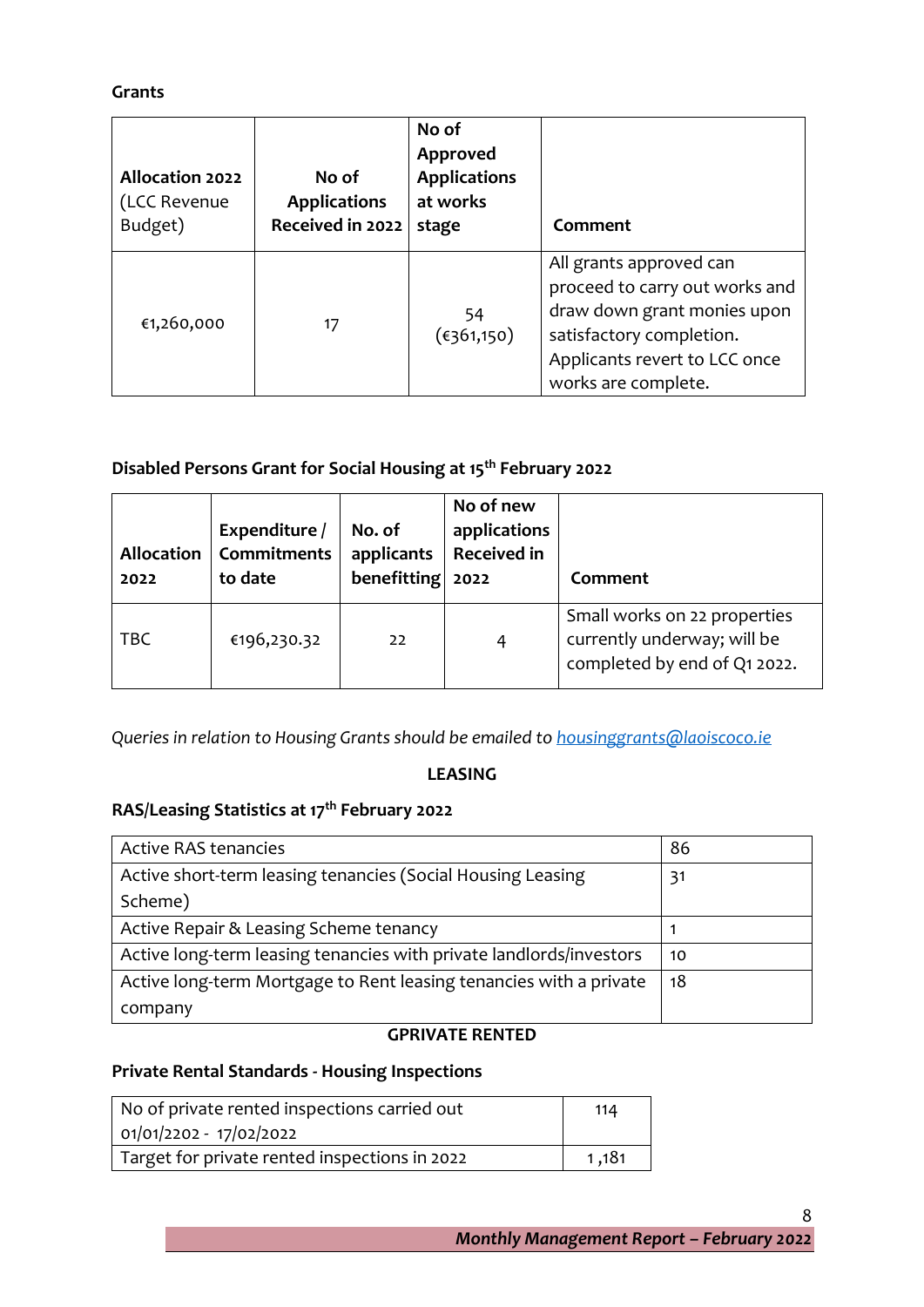# **HOUSING DELIVERY ACTION PLAN**

Further to the publication of "Affordable Housing Act 2021", "Housing Circular 28/2021 on Affordable Housing Act 2021 - Amendments to Part V of the Planning and Development Act 2000", and *"Housing for All; a New Housing Plan for Ireland*" in September 2021, Laois County Council has prepared a Housing Delivery Action Plan in relation to the provision of social and affordable housing in Laois for the period 2022-2026, a copy of which was previously circulated to the elected members. This sets out the annual new build social housing delivery targets under *Housing for All* over the next 5 years as outlined by the Dept of Housing, Local Government and Heritage on 20<sup>th</sup> September 2021.

| Year         | 2022 | 2023 | 2024 | 2025 | 2026 | Total |
|--------------|------|------|------|------|------|-------|
| <b>Units</b> | 200  | 79   | 80   | 87   | 88   | 534   |

#### *Annual Social Housing Delivery Targets 2022-2026*

#### **Planning, Development and Heritage**

#### **LAOIS DRAFT COUNTY DEVELOPMENT PLAN 2021-2027**

The plan was adopted at a Special Council meeting on the  $25<sup>th</sup>$  January 2022, coming into effect on the 8th March 2022.

#### **LOCAL AREA PLANS**

Work on the 4 Local Area Plans for Portloiase, Mountmellick, Graiguecullen and Portarlington will commence following the adoption of the Laois County Development Plan.

Two of the Plans, Graiguecullen and Portarlington will be in the form of joint plans with Carlow County Council and Offaly County Council respectively.

#### **DEVELOPMENT MANAGEMENT PERFORMANCE**

# **PLANNING APPLICATIONS COMPARATIVE FIGURES FROM 2021 TO 2022**

| Year | Valid applications from<br>$01/01/2022 - 10/2/2022$ | Valid applications from $01/01/2021$ –<br>10/02/2021 |
|------|-----------------------------------------------------|------------------------------------------------------|
|      | 59                                                  | 62                                                   |

| 2022 PERFORMANCE                       |  |
|----------------------------------------|--|
| Number of valid applications received: |  |
| Number of decisions made               |  |

*Monthly Management Report – February 2022*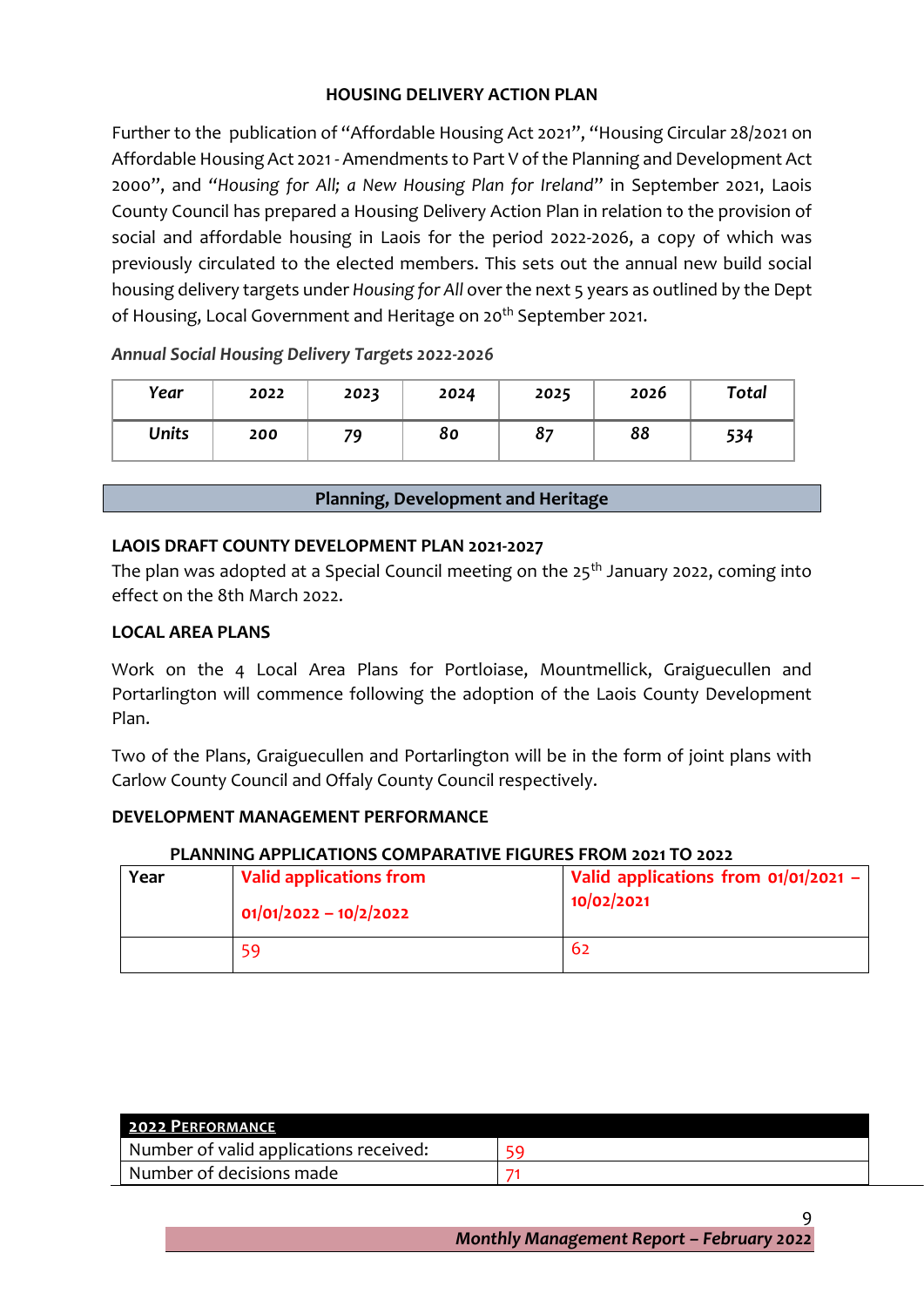| Number of applications<br>granted:                    | 65 (Decisions to Grant)                     |
|-------------------------------------------------------|---------------------------------------------|
| Number of applications refused:                       | 6 (Decisions to Refuse)<br>10% refusal rate |
| Invalid applications returned to applicant:           | 13 (2022 Invalid Applications)<br>22%       |
| Files scanned up to -                                 | 14 <sup>th</sup> February 2022              |
| Referrals to Area Offices (working days):             | within 14 days achieved                     |
| Pre planning                                          |                                             |
| No of requests to date                                | 36                                          |
| No of meetings held to date                           | 18                                          |
| Upto and including the 10 <sup>th</sup> February 2022 |                                             |
| Wait time                                             | 3-4 weeks                                   |

#### **ENFORCEMENT UPDATE**

| <b>Current year</b>                                                                                                                         | 2022                    | 2021                    |  |
|---------------------------------------------------------------------------------------------------------------------------------------------|-------------------------|-------------------------|--|
| <b>Service Review</b>                                                                                                                       | Jan                     | Jan                     |  |
| Total number of new cases subject to<br>complaints that were investigated                                                                   | 9                       | $\overline{\mathbf{3}}$ |  |
| <b>Number of Warning Letters served</b>                                                                                                     | 31                      | 12                      |  |
| Number of Enforcement Notices<br>served                                                                                                     | 1                       | 9                       |  |
| No Of cases referred for legal<br>proceedings                                                                                               | $\Omega$                | O                       |  |
| Number of<br>Court(incl<br>in<br>cases<br>adjournments)                                                                                     | 6                       | 4                       |  |
| <b>Number of cases Resolved in Court</b>                                                                                                    | C                       | 0                       |  |
| <b>Number of Files Closed</b>                                                                                                               | 14                      | 4                       |  |
| Number of cases on system                                                                                                                   | 174                     | 168                     |  |
| <b>Enforcement Costs recouped</b>                                                                                                           | 250.00<br>€             | €<br>399.22             |  |
| Valid<br><b>Number</b><br>of<br>Retention<br>Applications Received relating to<br><b>Enforcement Action</b>                                 | $\overline{\mathbf{3}}$ | $\overline{2}$          |  |
| <b>Valid</b><br>received<br>through<br><b>Fees</b><br><b>Received</b><br>Retention<br><b>Applications</b><br>relating to Enforcement Action | €2,738.20               | €376.00                 |  |
| Legal fees paid                                                                                                                             | €352.40                 | €597.74                 |  |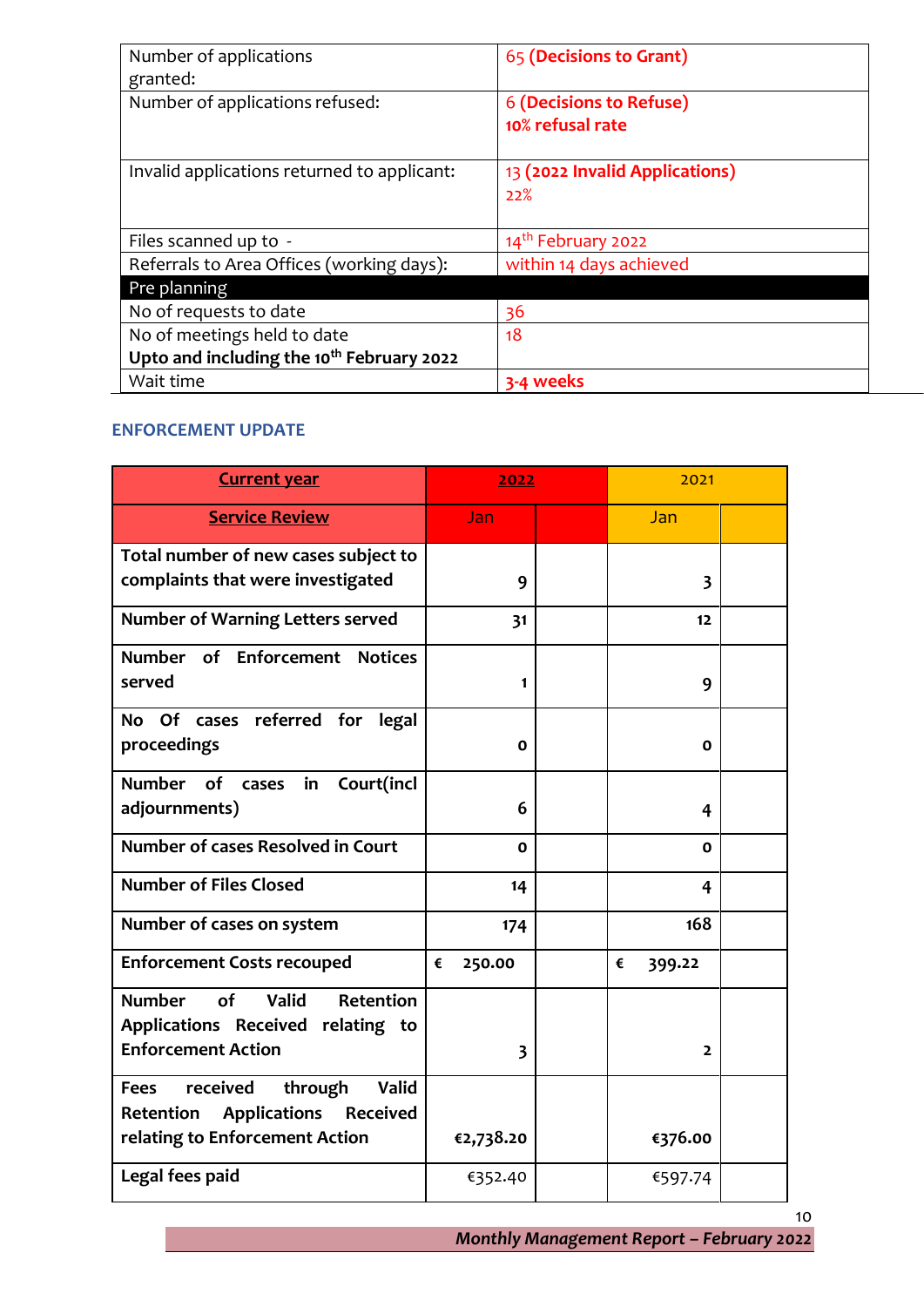# **HERITAGE**

# **1. MRTTT Just Transition Project Conservation and Pollination**

*Works*: Work on the conservation plans is ongoing and they are due for publication in March.

Ivy trimming was carried out at Clopook and two Offaly sites and structural engineers will now visit the sites 1 March to assess the status of masonry.

Specifications will be prepared for masonry conservation as soon as Conservation Plans are approved and we hope to go to tender for three sites this year.

*Training:* Ecologist tender received for community training, appointment due shortly

*Communications*: Film company Crannog Media has started recording the project, with community meetings held

# **2. Laois Heritage Plan Projects**

Heritage Council application for funding was made to the Heritage Council, decision awaited.

# **3. [National Biodiversity Action Plan](https://www.gov.ie/en/press-release/6c8f3-minister-malcolm-noonan-announces-135-million-for-local-authority-biodiversity-projects-on-world-wildlife-day/)**

Wetland Survey Phase I desk survey is complete by Wetland Surveys Ireland and work on Phase II Field Survey will commence shortly.

Public event to publicise the project in Mountrath, 10<sup>th</sup> March.

As additional funding is available this year it is proposed to apply for additional money to carry out Portlaoise Biodiversity Planting (led by Portlaoise MD) and to survey additional wetland sites.

# **4. Conservation of Churches and Graveyards in 2022**

Condition reports for **Ballylinan** and **Clonkeen** churches underway, in preparation for Community Monuments fund application.

Grass and rank vegetation has been cut at **Ridge Graveyard**. A plan for future management (and a budget) will need to be agreed with the MD.

Emergency works at **Killeshin** graveyard wall, longer term action now under discussion.

#### **5. Creative Ireland**

*5.1. Heritage and Landscape Training "Know your Locality"* 

Online training course in local heritage (with Creative Ireland funding) to be held March 2022. The course booked out within 48 hours and a waiting list is in operation

#### *5.2. Laois Festival of flight*

Laois Festival of Flight will involve performance of the Col Fitzmaurice Piece with Music Generation and Martin Tourish, historical talks, schools workshops and display of the Portlaoise Plane.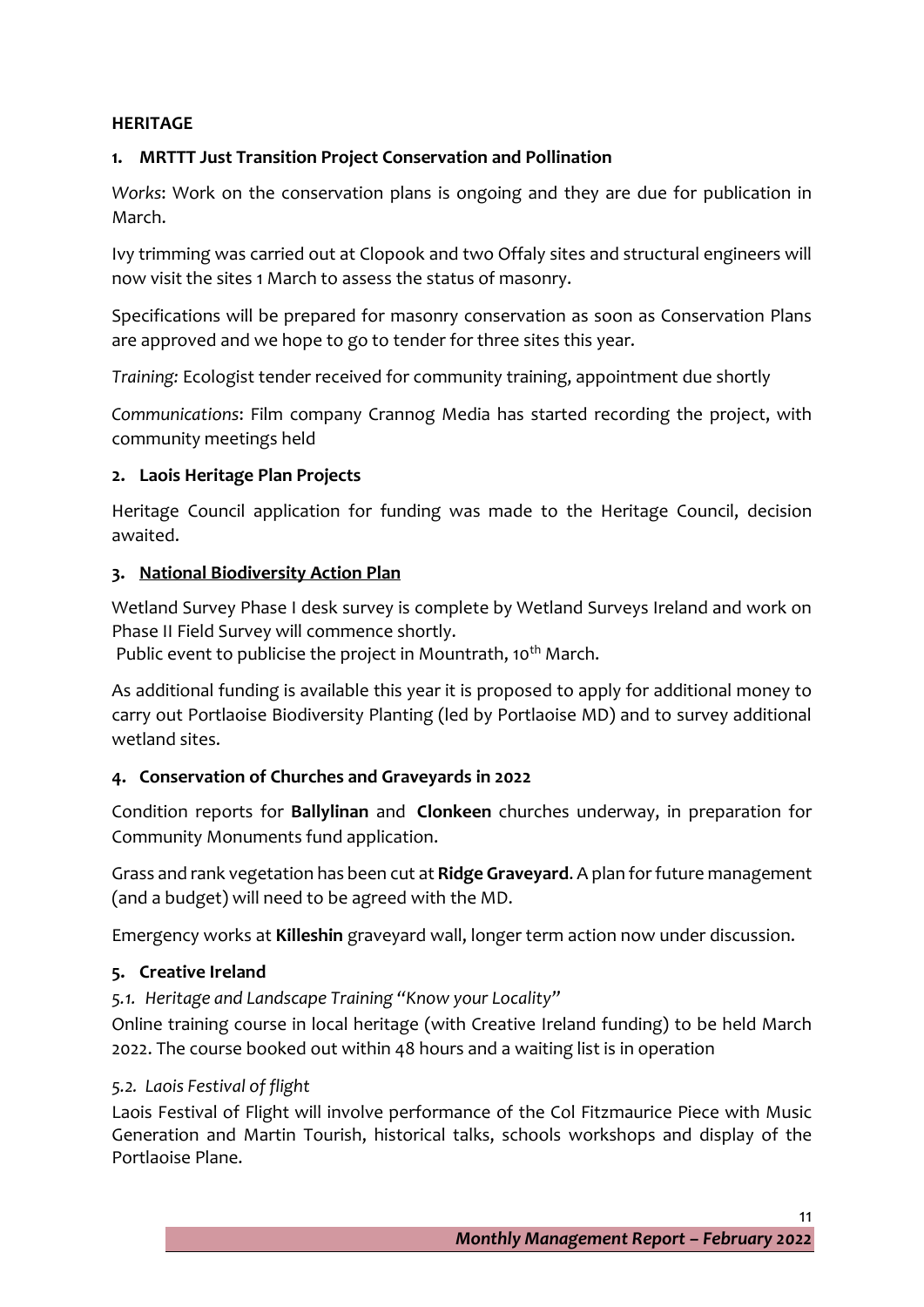# *5.3 Mountmellick Mural*

Provisional approval has been given to work with Birdwatch Ireland on a Swift Mural in Mountmellick

# **6. Community Action Projects**

Heritage Council Community Heritage Grants were submitted with support from the Heritage Officer, decisions awaited.

# **7. Town and Village Renewal and Regeneration Projects**

# *7.1. Timahoe TVRS*

Lotts Architecture working on specifications and hope to get final approval and go to tender for works by Feb. Works due to be complete by June 2022.

# *7.2. Stradbally TVRS*

Design team for Stradbally Bridge element of the TVRS has been appointed. Meetings have been held with the community on other elements of the project and discussions with Community Section are ongoing.

# **8. Commemorations**

# Decade of Centenaries

The Heritage Officer continues to work with the County Librarian on the Decade of Commemorations, including plans for commemoration of the centenary of the Air Corps and Col Fitzmaurice in 2022.

# **9. Community Monuments Fund**

Applications for the **Community Monuments Fund** for 2022 have been received - closing date for public was **15th February** 2022. Applications with assessments to be transmitted to Department of Housing, Local Government and Heritage by 1<sup>st</sup> March.

# **BROADBAND**

# **1. National Broadband Ireland (NBI)**

Section 254 Licences have been applied for in the Eastern Municipal Area to provide pole network for rollout. NBI are currently working on the Programme of works for rollout in the county. NBI are engaging with LCC in relation to above and in relation to hedge cutting.

# **2. WIFI 4 EU.**

WiFi4EU is a project developed by the European Union that intends to bring free WiFi to local communities.

The aim of WiFi4EU initiative is to bring high-quality WiFi access to places where it is not yet available but would provide value for the community and visitors to the County.

The rollout of the provision of WIFI infrastructure in public places has commenced (equipment, installation and maintenance and support) in the following locations : Portlaoise, Portarlington, Abbeyleix, Mountmellick as follows :

• Fit out is currently under way in Portarlington and Portlaoise in various building along the Main Street and the Link Road;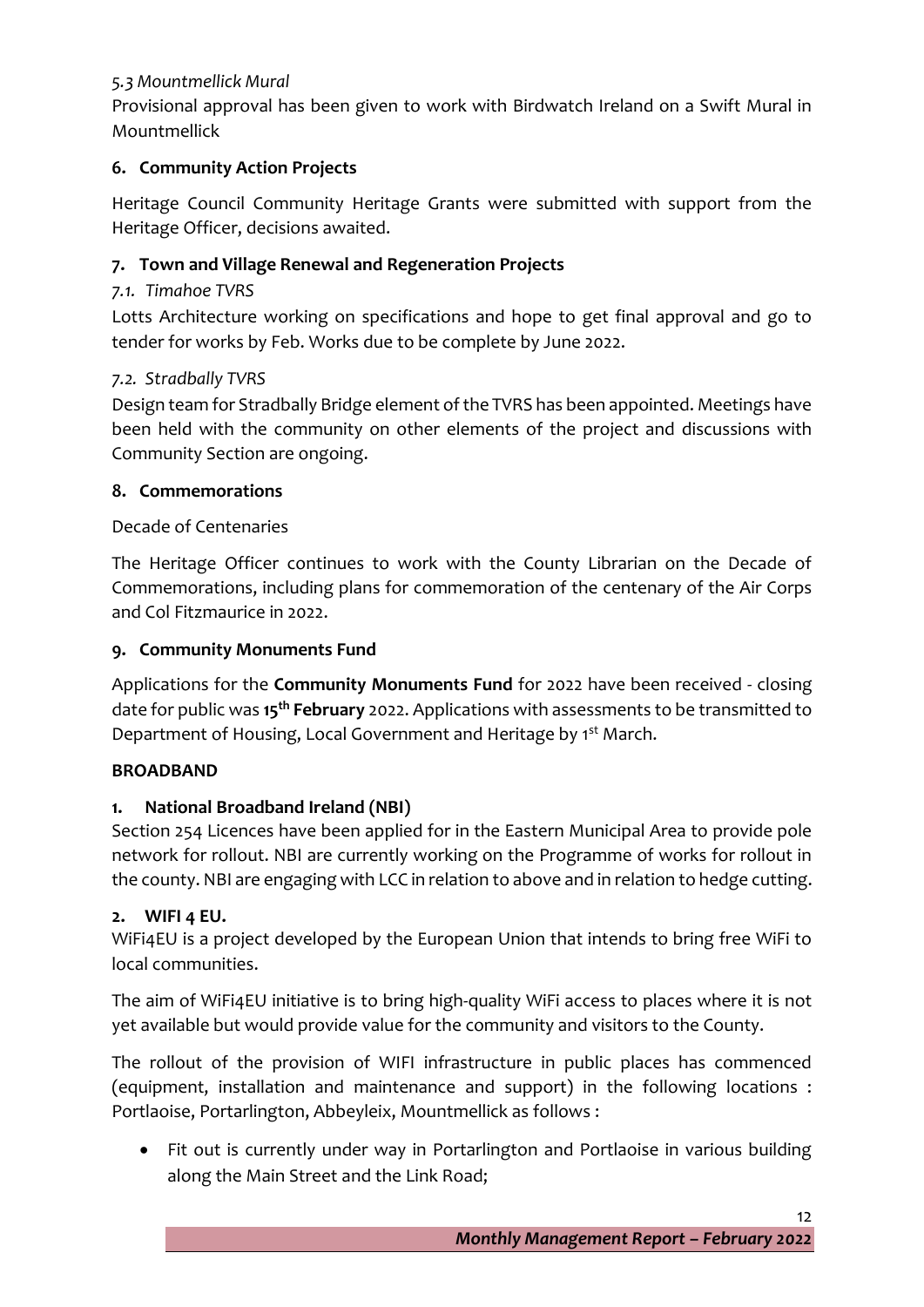- Consultation is under way with property owners in Abbeyleix .
- Survey and Consultation to commence on Mountmellick.

This project is being delivered by "Network and Infrastructure Support Ltd." On behalf of Laois County Council. The Broadband Officer is available for any queries in relation to this project.

# **3. Broadband Connection Points (BCP's)**

As part of the roll out of the National Broadband Plan, Laois County Council launched **Broadband Connection Points (BCPs)** in 4 areas in rural Laois.

- 1. Vicarstown Community Centre
- 2. Emo "Old School" Community Centre
- 3. Oisin House Rossmore, Killeshin
- 4. Donaghmore workhouse and Agricultural Museum

# An additional two have been added with Shanganamore Community Centre Barrowhouse live in January 2022, and Ballyroan Community Centre going live by end of Q2 2022.

Under the TVRS in 2021 , these Broadband Connection Points (or BCPs) were supported by the Dept of Rural Development with additional furniture, safety equipment etc to ensure the locations were compliant with Public Health Guidelines and available for the general public to use.

These are public locations which have been selected to receive high-speed connectivity in the first year of the National Broadband Plan and are available to work or study within. These are part of the Connected Communities initiative.

# **Local Enterprise & Economic Development**

# **Local Enterprise Office (LEO):**

There continues to be a steady demand for LEO supports as follows:

# **Jan – Feb 2022**

- €82,872 approved in grant aid to 4 Laois businesses
- 144 owners/managers/employees participated in LEO training programmes
- 32 potential entrepreneurs participated in Start Your Own Business Courses
- 39 Laois businesses availed of mentoring in finance, marketing, exporting, HR & health & safety
- 6 Trading Online Voucher approvals to the value of €5,780
- 9 Laois companies currently taking part in a Green for Micro programme
- 6 Laois companies currently taking part in LEAN programmes
- 27 Laois companies currently taking part in the Client Stimulus Programme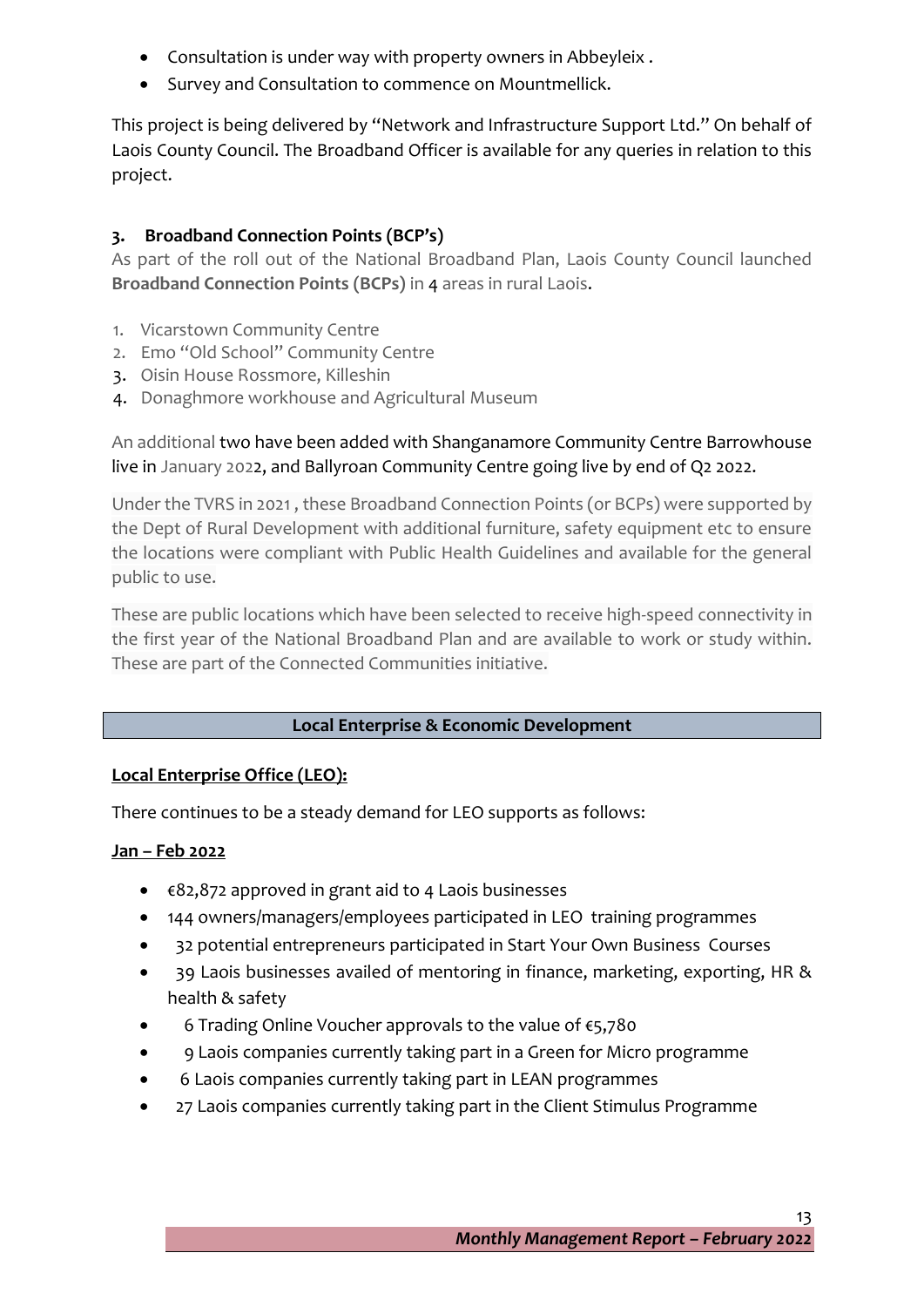# **Roads, Transportation & Smarter Travel**

# **DTTaS Funding;**

TII funding allocation has been received for National roads within the county in the following amounts;

| <b>Laois County Council</b>                       |             |  |  |  |
|---------------------------------------------------|-------------|--|--|--|
| <b>Restoration Improvement</b>                    | €6,549,000  |  |  |  |
| <b>Restoration Maintenance</b>                    | €1,010,500  |  |  |  |
| <b>Supplementary Restoration Maintenance</b>      | €794,000    |  |  |  |
| <b>Discretionary Grant</b>                        | €1,880,000  |  |  |  |
| <b>Bridge Rehabilitation</b>                      | €530,000    |  |  |  |
| <b>Specific Imp. Grants</b>                       | €300,000    |  |  |  |
| <b>Safety Improvement Works</b>                   | €294,000    |  |  |  |
| <b>Speed Limits (Rural Speed Limit Signage)</b>   | €13,160     |  |  |  |
| <b>Cycle Signs</b>                                | €28,000     |  |  |  |
| <b>Training Grant</b>                             | €32,000     |  |  |  |
| <b>Drainage Works</b>                             | €472,884    |  |  |  |
| <b>Former National Roads</b>                      | €680,000    |  |  |  |
| <b>PSCI: Survey Support</b>                       | €17,000     |  |  |  |
| <b>Community Improvement Scheme</b>               | €389,950    |  |  |  |
| <b>Active Travel</b>                              | €148,002    |  |  |  |
| <b>Climate Change Adaptation &amp; Resilience</b> | €311,000    |  |  |  |
| <b>Works</b>                                      |             |  |  |  |
| <b>Total Allocation</b>                           | €13,449,496 |  |  |  |

|                   | 2022 Climate Change Adaptation and Resilience Works |                                                |                   |  |  |  |
|-------------------|-----------------------------------------------------|------------------------------------------------|-------------------|--|--|--|
| Road              | <b>Scheme Title</b>                                 | <b>Scheme Description</b>                      | <b>Allocation</b> |  |  |  |
| <b>Number</b>     |                                                     |                                                |                   |  |  |  |
| L-6695-21         | Clonboyne Portlaoise                                | Replacement of 50m of<br>existing pipeline and | €70,000           |  |  |  |
|                   |                                                     | installation of new                            |                   |  |  |  |
|                   |                                                     | drainage in the vicinity of                    |                   |  |  |  |
|                   |                                                     | the main Dublin to                             |                   |  |  |  |
|                   |                                                     | Cork/Limerick Rail line.                       |                   |  |  |  |
| L-2694-0          | Clonadacasey                                        | Roadside drainage and new                      | €10,000           |  |  |  |
|                   | Portlaoise                                          | pipeline open drain                            |                   |  |  |  |
| R945              | Mountmellick Road                                   | Clean drain and culvert                        | €46,000           |  |  |  |
|                   | Portlaoise                                          |                                                |                   |  |  |  |
| L-2694-0          | Clonadacasey                                        | Roadside drainage and new                      | €45,000           |  |  |  |
|                   | Portlaoise (close to                                | pipeline across field to                       |                   |  |  |  |
|                   | Old Oak School)                                     | open drain                                     |                   |  |  |  |
| L <sub>1005</sub> | The Cut Road,                                       | Culverting of Open Stream                      | €60,000           |  |  |  |
|                   | Clonaslee                                           | where road embankment                          |                   |  |  |  |
|                   |                                                     | has collapsed. Raise level of                  |                   |  |  |  |
|                   |                                                     | pavement to control and                        |                   |  |  |  |
|                   |                                                     | manage surface water.                          |                   |  |  |  |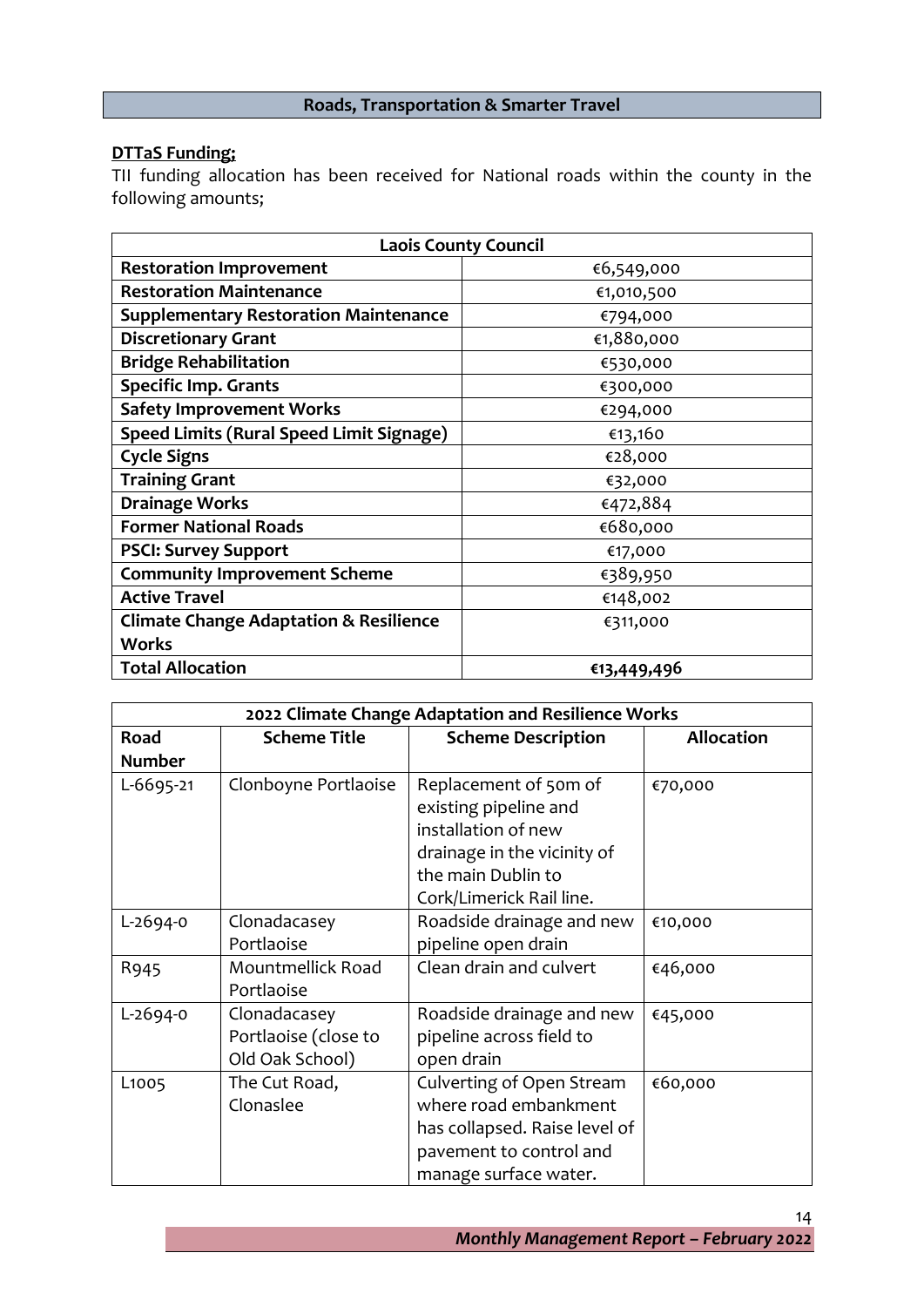| $L-3777-54$                       | Clontycoe                     | drainage Upgrade exisiting<br>road side culvert on road<br>side drain in upland area                                                      | €5,000   |
|-----------------------------------|-------------------------------|-------------------------------------------------------------------------------------------------------------------------------------------|----------|
| R424                              | Mountmellick -<br>Ballyfin Rd | The works will involve<br>raising the level of the road<br>to mitigate flooding and<br>reduce road closure<br>frequency. Fluvial Flooding | €60,000  |
| $L-3173$                          | Tierhogar                     | Drainage Works                                                                                                                            | €15,000  |
| <b>Total</b><br><b>Allocation</b> |                               |                                                                                                                                           | €311,000 |

| 2022 Specific Improvement Grant |                   |  |  |  |  |
|---------------------------------|-------------------|--|--|--|--|
| <b>Scheme Name</b>              | <b>Allocation</b> |  |  |  |  |
| Poorman's Bridge                | €300,000          |  |  |  |  |
| <b>Total</b><br>Allocation      | €300,000          |  |  |  |  |

| 2022 Bridge Rehabilitation Works on Regional and Local Roads |               |                                                                                                        |                   |  |
|--------------------------------------------------------------|---------------|--------------------------------------------------------------------------------------------------------|-------------------|--|
| Local                                                        | Road          | <b>Scheme Description</b>                                                                              | <b>Allocation</b> |  |
| <b>Authority</b>                                             | <b>Number</b> |                                                                                                        |                   |  |
| Laois                                                        |               | Bridge St Bridge, Portlaoise                                                                           | €70,000           |  |
| Laois                                                        | L-7950        | Inch/Curraclone Bridge                                                                                 | €85,000           |  |
| Laois                                                        | R422          | Tinnahinch Bridge                                                                                      | €40,000           |  |
| Laois                                                        | R-430         | Sallys Bridge                                                                                          | €25,000           |  |
| Laois                                                        | R440          | Rushin Bridge, Mountrath                                                                               | €50,000           |  |
| Laois                                                        | R-430         | Boleybeg Bridge, Spink (total project<br>estimate is €80k, 50% funding from Disc.<br>Maint. Reg. Rds)) | €40,000           |  |
| Laois                                                        | L-5638        | Wooden Bridge, Ballacolla                                                                              | €80,000           |  |
| Laois                                                        | L-2014        | <b>Skerry Rosenallis</b>                                                                               | €50,000           |  |
| Laois                                                        | L-1659-0      | New Bridge, Cloncough, Shanhoe over<br>River Nore (on Western/Central Area<br>Boundary)                | €60,000           |  |
| Laois                                                        | L-5593        | Turfarney, Rathdowney                                                                                  | €30,000           |  |
| <b>Total</b><br><b>Allocation</b>                            |               |                                                                                                        | €530,000          |  |

|                   | 2022 Former National Roads |                                    |                   |  |  |  |
|-------------------|----------------------------|------------------------------------|-------------------|--|--|--|
| Local             | Road                       | <b>Scheme Description</b>          | <b>Allocation</b> |  |  |  |
| <b>Authority</b>  | <b>Number</b>              |                                    |                   |  |  |  |
| Laois             | R <sub>445</sub>           | Mountrath Town Structural inlay    | €250,000          |  |  |  |
| Laois             | R <sub>445</sub>           | Borris-in-Ossory Roundabouts Inlay | €180,000          |  |  |  |
| Laois             | R <sub>445</sub>           | Borris-in-Ossory Moneymore Overlay | €250,000          |  |  |  |
| <b>Total</b>      |                            |                                    | €680,000          |  |  |  |
| <b>Allocation</b> |                            |                                    |                   |  |  |  |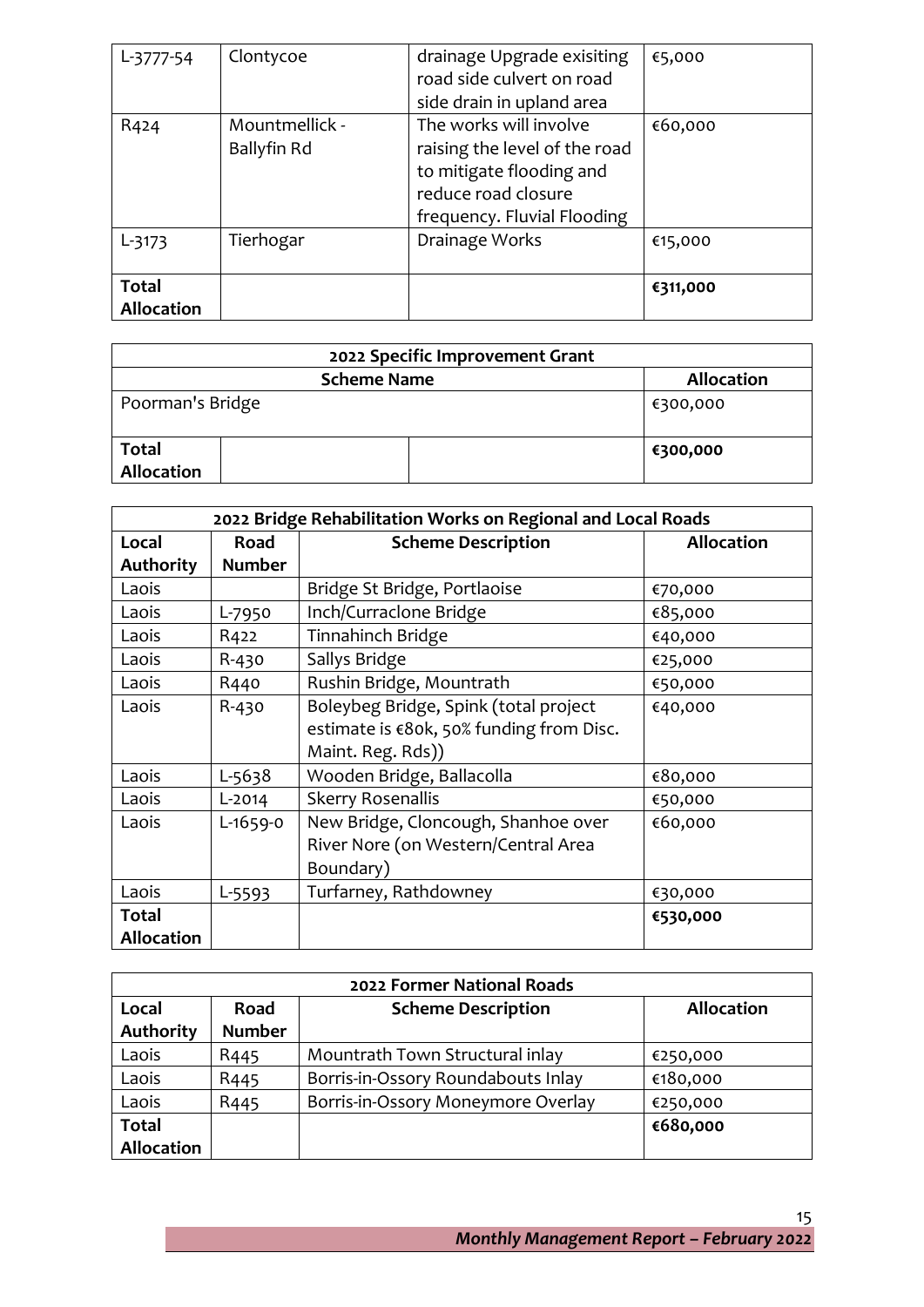|                   | 2022 Safety Improvement Works on Regional and Local Roads |                                      |                   |  |  |
|-------------------|-----------------------------------------------------------|--------------------------------------|-------------------|--|--|
| Local             | Road                                                      | <b>Scheme Description</b>            | <b>Allocation</b> |  |  |
| <b>Authority</b>  | <b>Number</b>                                             |                                      |                   |  |  |
| Laois             | $R - 430$                                                 | (E) Newtown/Doonane                  | €30,000           |  |  |
| Laois             | R-422-56                                                  | T junction & entrance at Lauragh /   | €28,000           |  |  |
|                   |                                                           | Knightstown                          |                   |  |  |
| Laois             | L3171/L31711                                              | E) Killenard                         | €30,000           |  |  |
| Laois             | R-430-169                                                 | <b>Ballypickas Cross</b>             | €28,000           |  |  |
| Laois             | R422                                                      | Tinnahinch Bridge                    | €30,000           |  |  |
| Laois             | R-430                                                     | Foster Cross Abbeyleix               | €28,000           |  |  |
| Laois             | R-427-25                                                  | Nolans Cross Roads Pass/Ballyheyland | €30,000           |  |  |
| Laois             | $L-2117-0$ &                                              | Kyletalesha Portlaoise               | €25,000           |  |  |
|                   | $L-6118-0$                                                |                                      |                   |  |  |
| Laois             | R-425-119                                                 | Rathleague in the vacinity of        | €30,000           |  |  |
|                   |                                                           | Summerhill Lane and Portlaoise GAA   |                   |  |  |
|                   |                                                           | Club                                 |                   |  |  |
| Laois             | R-425-48                                                  | Ralph's Grove Ballyroan T Junction   | €20,000           |  |  |
|                   |                                                           | (Delaney's Lane)                     |                   |  |  |
| Laois             | R-425-119                                                 | <b>Sheffield Cross</b>               | €15,000           |  |  |
| Total             |                                                           |                                      | €294,000          |  |  |
| <b>Allocation</b> |                                                           |                                      |                   |  |  |

#### **River Drainage Maintenance**

Various, county-wide surveys are now ongoing to inform and underpin river drainage maintenance works later in 2022.

#### **Environment & Environmental Protection**

**1. Kyletalesha Landfill, Transfer Station and Civic Amenity Site, Portlaoise:** Normal services continue at the Kyletelesha Landfill Facility. Landfill monitoring and aftercare maintenance on-going.

#### **2. Portarlington Civic Amenity Site:**

This facility is operated and managed under contract with Bord Na Mona Recycling.

**3. Historic Unregulated Waste Disposal Sites:**

The Environmental Site Assessments for the 3 unregulated waste disposal sites (Aghanure, Killabban & Rathdowney Road, Durrow) are completed and funding has been received from the Department.

Certificate of Authorisation Applications are currently being prepared for each of the above historic landfills for submission to the EPA. Funding has been provided by the Department (€15,000) in 2022 for these applications.

Further applications for funding from the Department are being prepared for other Section 22 registered historic unregulated waste disposal sites.

**4. Recommended Minimum Criteria for Environmental Inspections (RMCEI)** The 2021 RMCEI return was submitted to the EPA on the 14<sup>th</sup> February 2022.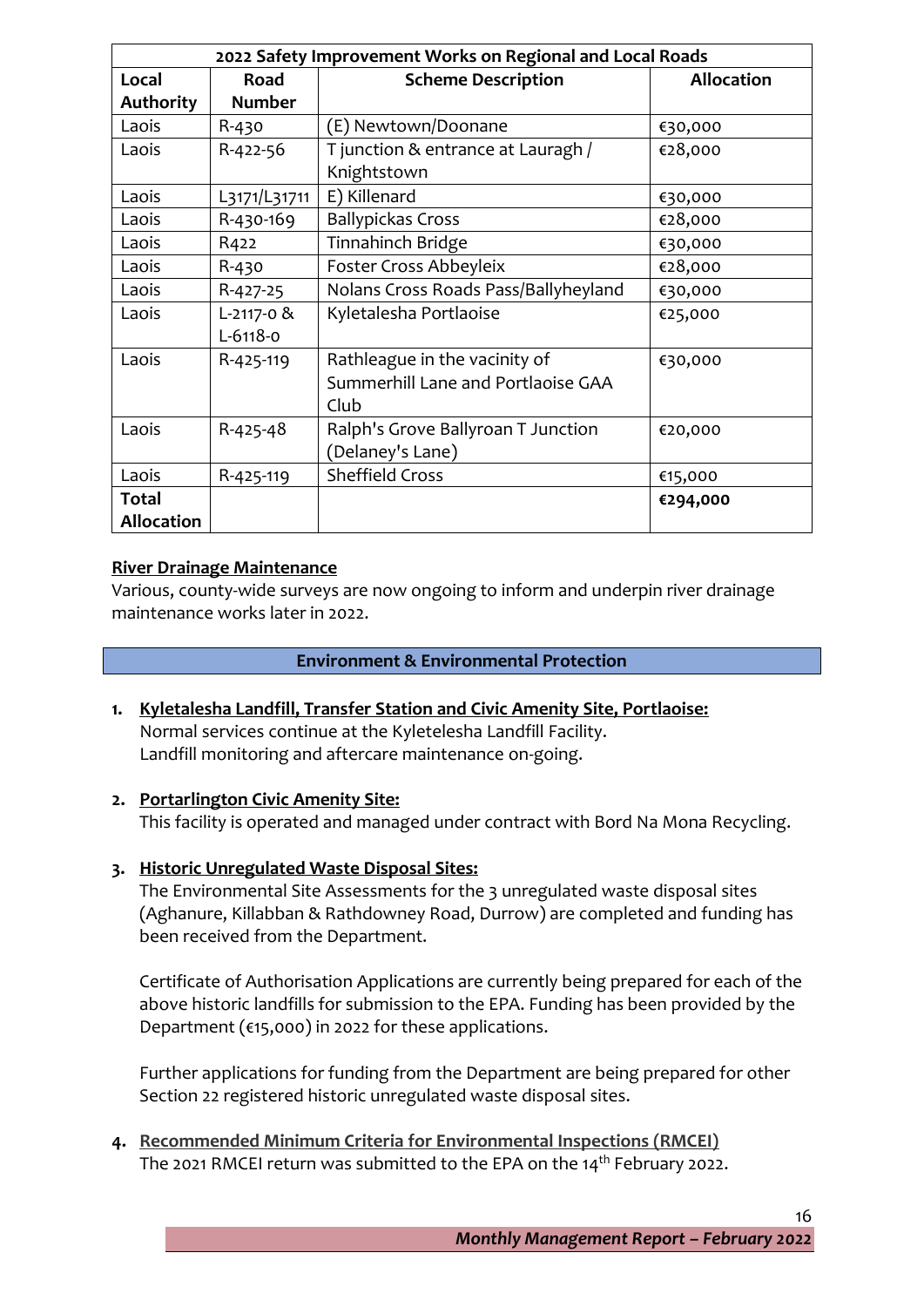The 2022 RMCEI Plan will be ready for submission to the EPA on the 28<sup>th</sup> February 2022.

# **5. Bring Banks:**

A total of 1,877.09 tonnes of collected recyclable material was collected in 2021.

| <b>Jan 2022</b> | <b>Feb 2022</b> |
|-----------------|-----------------|
| 163.77          | 92.17           |

#### **Table 1 – 2022 Bring Banks Tonnages**

The bring bank facilities in the county are being inspected and maintained by Environment staff.

# **6. Waste Enforcement & Litter Management:**

# **(a) Clean Up Laois Week 2022 - 18th to 22nd April 2022.**

*After a two-year break, the Spring Clean-Up Week returns to Co. Laois.* Laois County Council and their sponsors Bord na Mona are asking local communities to spring into action and join the fight against litter. Groups, communities, neighbours, friends are requested to register with the Environment Section. The collected litter will be gathered by Bord na Mona during the week commencing 25th April.

# **(b) Waste Enforcement & Complaints**

Table 1 below details the number and types of complaints received to date in 2022 by the Environment Section. Complaints for 2021 are also shown for comparison purposes.

| Complaint<br><b>Type</b> | Litter | Abandoned<br>Cars | Waste<br>Enforcement<br>incl. C&D | Management<br>ă<br>Infrastructure<br>(Bring Banks) | Air | Water | <b>Noise</b> | <b>Vet</b> | <b>Total</b> |
|--------------------------|--------|-------------------|-----------------------------------|----------------------------------------------------|-----|-------|--------------|------------|--------------|
| 2021                     | 184    | 35                | 680                               | 11                                                 | 56  | 67    | 32           | 25         | 1,090        |
| 2022                     | 26     |                   | 101                               |                                                    | 4   | 10    | 6            | 6          | 160          |

# **Table 2 - Environmental Complaint Register**

• 2022 – 9 fixed penalty notices issued in 2022, for breaches of Litter Pollution Act.

# **7. Illegal Dumping:**

Waste Enforcement continue to tackle illegal dumping in various problematic areas within the County in accordance with current legislation. Enforcement efforts are limited by virtue of the current prohibition on the use of CCTV etc.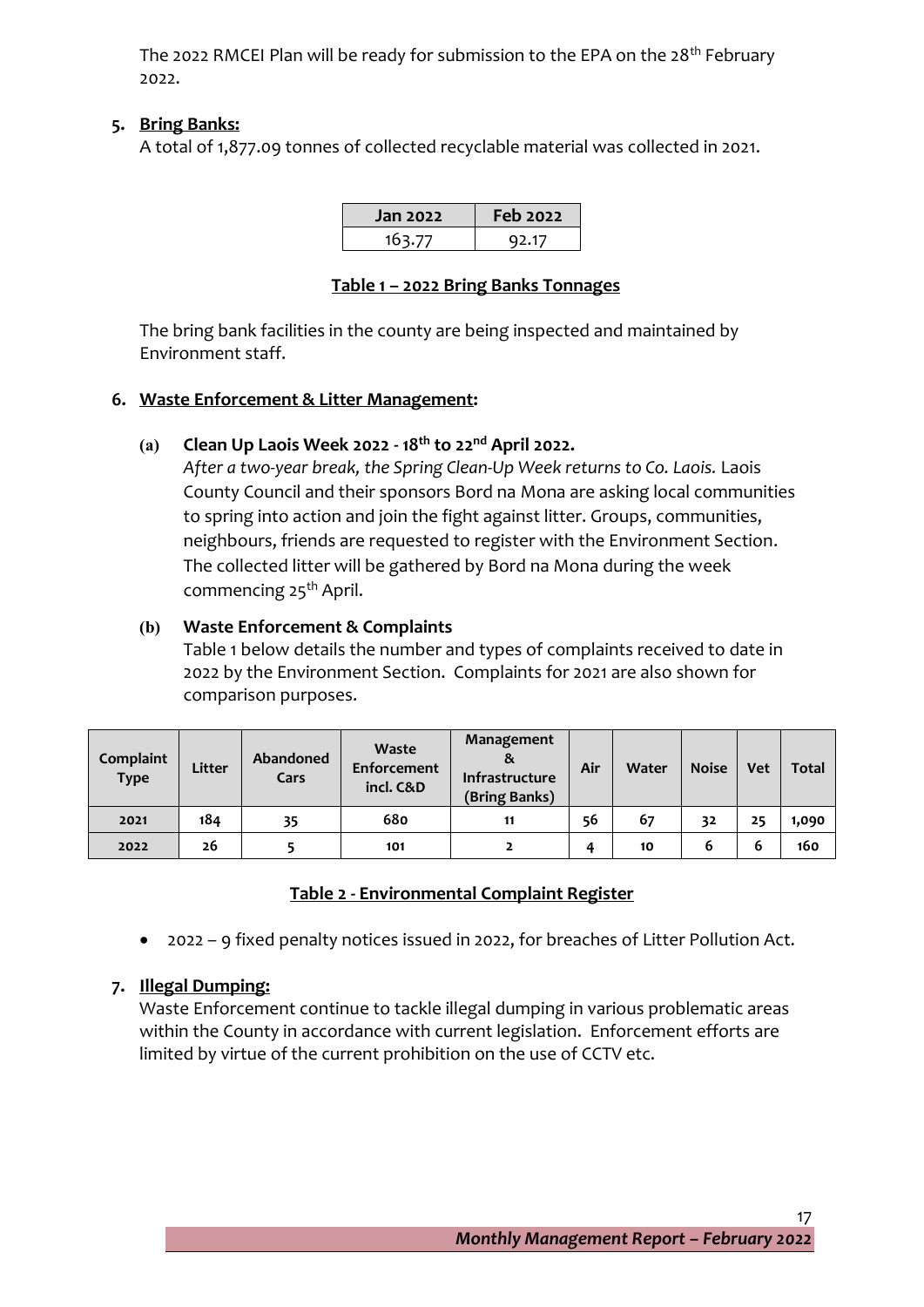

Field in Knockmay being cleaned up again, three times in less than twelve months.

# **8. Anti-Dog Fouling Campaign**



- Laois County Council continue to provide support to residents and Tidy Towns Groups with the provision of mutt mitt dispensers and bags at numerous popular walking locations around Laois.
- Anti-dog fouling messages continued to be posted to social media, reminding members of the public to do the right thing, by cleaning up after their dog.

# **9. Environmental Protection**

# **a) Protect the Water Quality Status in all Water Bodies**

Presentation to be given to the Council at the February meeting on the Draft River Basin Management Plan for Ireland 2022 – 2027.

There is a meeting scheduled in March with LAWPRO to review Laois County Council's natural waters functions and to review available resources.

On site investigations of complaints in relation to water pollution are being carried out by Environmental staff.

**b) Air & Noise:**

In conjunction with the EPA, an  $NO<sub>2</sub>$  (Nitrogen Dioxide) monitoring survey is being carried out in the towns of Abbeyleix, Durrow and Cullahill to quantify prevailing air quality. The last of the diffusion tubes were collected by the EPA and Laois County Council in mid-February. The EPA has indicated that a final report will issue in late April 2022.

All noise and air complaints are being investigated.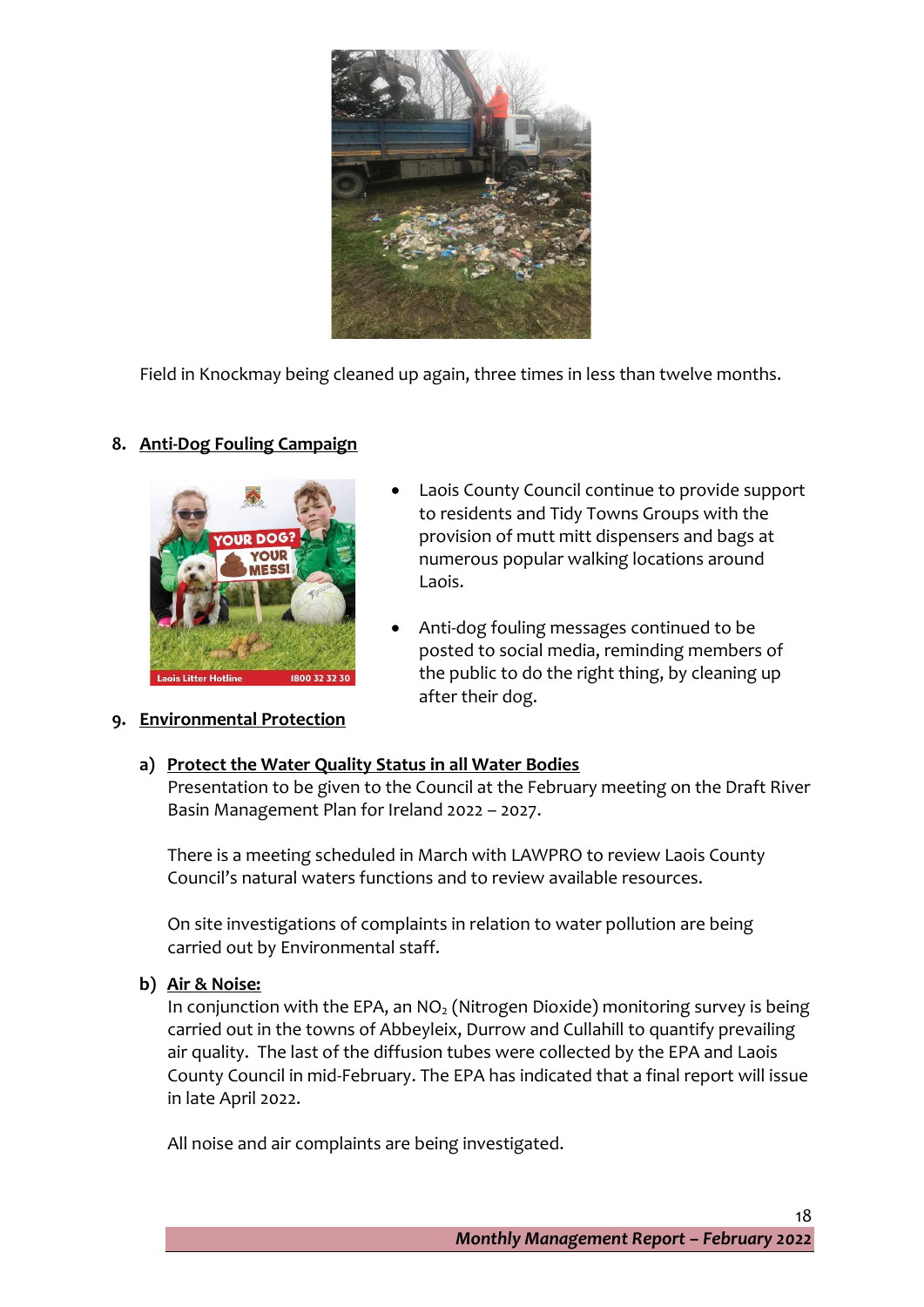# **10. Burning of Agricultural Waste**

Minister for Environment, Climate and Communications, Eamon Ryan has signed S.I. No. 51 of 2022 Waste Management (Prohibition of Waste Disposal by Burning) (Amendment) Regulations 2022 on 9<sup>th</sup> February 2022, which allows farmers to burn, as a last resort, prescribed wastes from agricultural practices. This exemption is in place until 31<sup>st</sup> December 2022.

It is important to note the restrictions under the Wildlife Act, 1976, which prohibit cutting or burning of any **living vegetation** in the period between 1<sup>st</sup> March and 31<sup>st</sup> August each year, as this is the bird nesting season.

#### **Emergency Planning, Fire Services & Flood Relief**

In 2022 ( to date) Laois County Fire & Rescue Service attended 52 emergency incidents consisting of 19 fires, 21 special service incidents & 12 false alarms.

#### **Turnout by Station\*:**

| Portlaoise – $7$ | Portarlington - 10 | Stradbally – 11 | Mountmellick $-8$ |
|------------------|--------------------|-----------------|-------------------|
| Abbeyleix - 9    | Mountrath $-4$     | Durrow $-4$     | Rathdowney – 8    |

|  |  |  | *Note - figures are higher as many incidents are 2 station turnouts as per the PDA. |  |
|--|--|--|-------------------------------------------------------------------------------------|--|
|  |  |  |                                                                                     |  |

#### **Storms Dudley, Eunice & Franklin**

• All 8 fire stations were committed at various times during the recent 3 named storms, responding to flooding & trees down throughout the county, alongside "normal" operational activities.

#### **Fire Services Capital Programme**

- Planning & design is continuing for the Mountmellick Fire Station upgrade, a, €150,000 project, which consists of a fire service drill tower & new concrete yard to the rear of the fire station. It has not been possible to obtain the services of an engineering consultant locally & therefore this appointment was advertised on E-Tenders. The tender process is now closed. 2 responses were received & following an assessment of the 2 responses, Tobin Consulting Engineers have been appointed as consultants & PSDP for the upgrade work. Detailed design work is expected to commence in February 2022.
- The Part VIII planning process for a new fire station for Stradbally was approved by Laois County Council at its January 2022 meeting. Correspondence has now been sent to the NDFEM advising them of same & requesting approval to go to tender for a design team to progress the project.
- In 2021 Elected Members were advised of an allocation of €140,000 for the acquisition of a new Water Tanker to support Fire Services operations in County Laois. The tanker chassis has been delivered to HPMP Fire, who are now in the process of building the body. Delays due to supply issues have resulted in the build being delayed and delivery has now been put back until Q1 2022.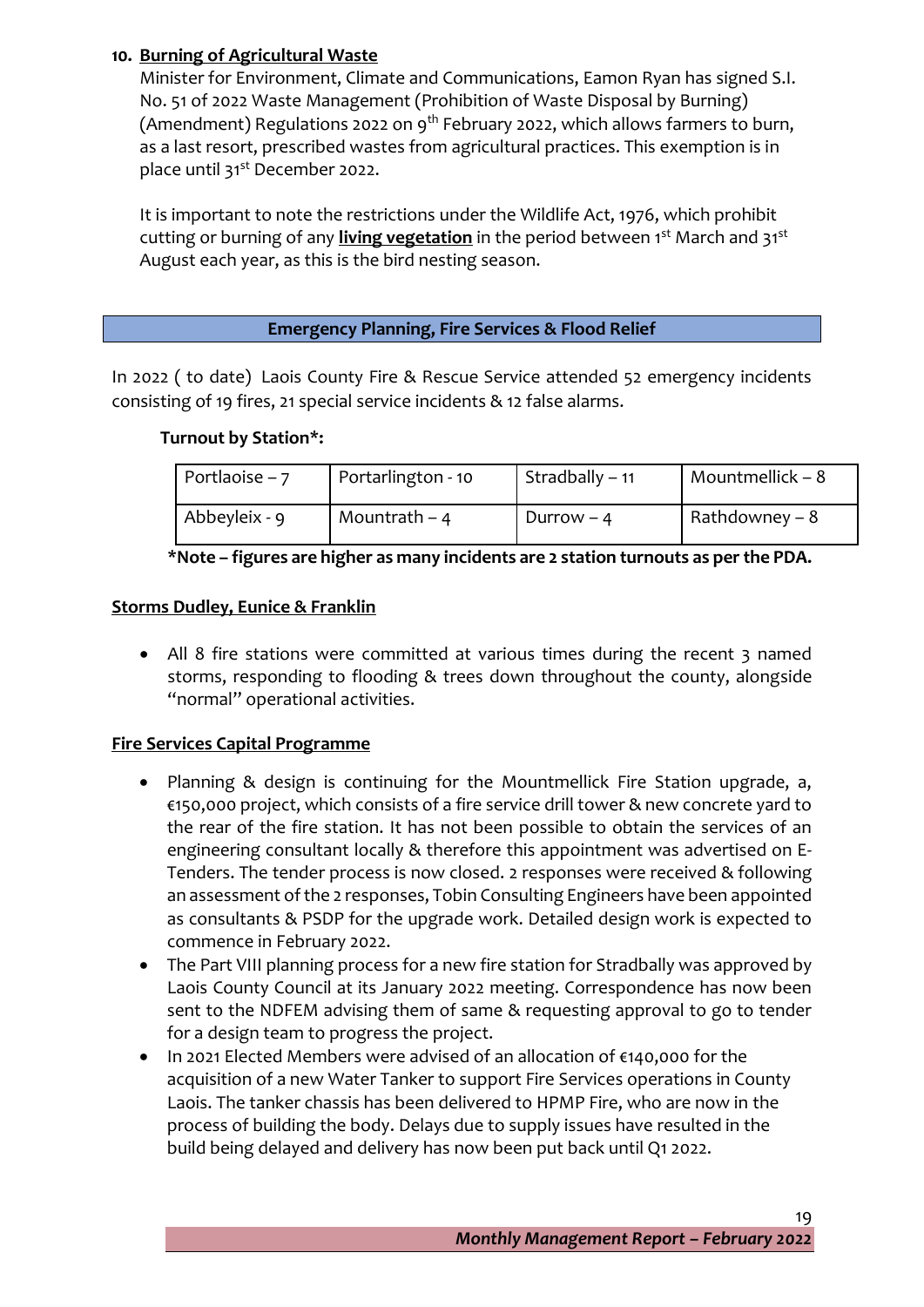#### **Risk Based Management - Nearest Available Resource Project**

• The Section 149A Agreement under the Local Government Acts 2001 – 2014 has been agreed between Laois County Council and Kildare and Carlow County Councils and has been signed by the respective Chief Executives. Section 149A Agreements were signed between Laois County Council & Offaly County Council in January 2022, with the agreements coming into effect from 1st January 2022.

#### **WATER SERVICES AND RURAL WATER**

#### **Public Water and Wastewater Capital**

The following capital works have been approved by Irish Water:-

**Durrow –** Further progress was made in Durrow with the bringing into service of a borewell at Fermoyle WTP. Provision of a storage/blend tank and booster pump set also being discussed with Irish Water.

**Portlaoise Water Supply Improvement Scheme -** borewell PW09 at Coolbanagher has been developed and is currently on standby to be used as required. Irish Water now progressing with developing well PW07 and well PW08. A draft planned maintenance programme has been submitted to IW for funding approval.

**Disinfection/PH control programme** – Civil works progressing in Derryguile, Kyle, Five Wells and Lough WTP. MEICA works progressed at Knocks, Derryguile, Lough, Kyle and Ballyroan WTP. SAT now complete at the Knocks and Ballyroan WTP. Upgrade works progressing at Derrymoyle and Kilminchy WTP during 2022.

**Containerised unit program** –Augfeerish, Abbeyleix water treatment plant has been identified, by the EPA, as a high cryptosporidium risk supply and placed on its remedial action list (R.A.L.), due to the nature of the somewhat exposed spring source - despite the fact that, following extensive monitoring, cryptosporidium or its indicators have never been detected in this supply. To address this risk, Irish Water in conjunction with Laois County Council engaged Coffey's to carry out dis-infection upgrade works, which included installation of a UV treatment plant (under the IW containerised program). Following completion of these works, the EPA conducted a subsequent EPA audit on  $25<sup>th</sup>$  January, 2022, and are now satisfied with the risk mitigation measures in place and are recommending the removal of this plant from the R.A.L.

**Castletown WwTP-Inlet Works Storm and Sludge Program**me: new storm tank now in place with M + E and remaining civil works to be completed over the coming weeks. Storm tank installation is underway.

#### **Networks and Water Conservation.**

First fix, find and fix and lead replacement works continue throughout the county. Significant progress in Portarlington in the area of leakage management. Replacement of watermain in the Swan network has recently commenced.

# **Taking in Charge**

Continue working with IW to take the 17 no. outstanding legacy estates in charge by IW - already taken in charge by LCC. 10 no. estates have been progressed and referred to the Planning Section and work is ongoing on the remaining 7 no. estates.

#### **Multi Annual Rural Water Programme.**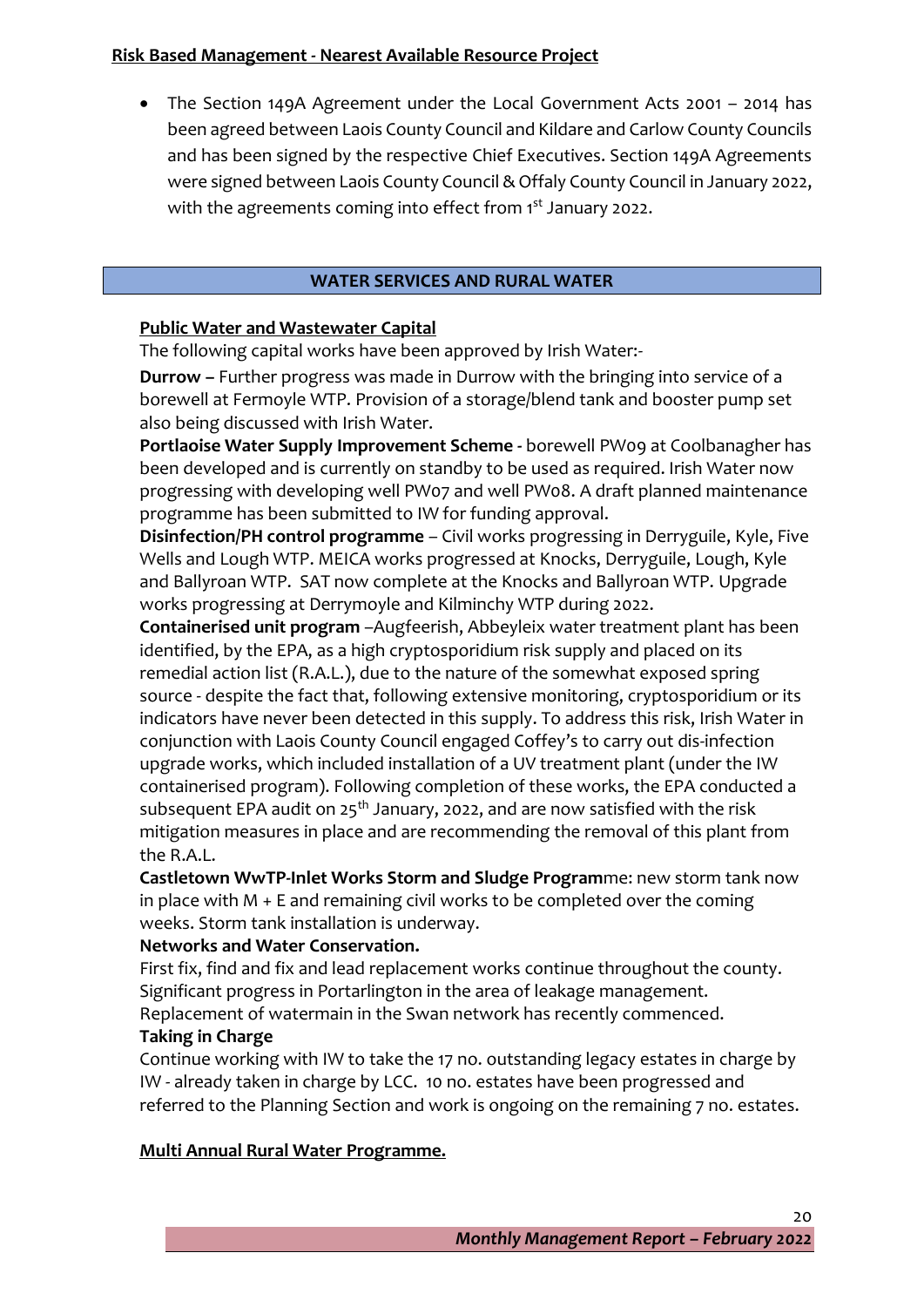Projects under the current programme, 2019 – 2021, are being completed and claims paid and recouped. A Contractor has been appointed and work is in progress for a Wastewater Community Connection at Goodwin Estate, Rosenallis. Details of the next Rural Water Programme from the Department are expected to be issued within the next 2-3 weeks.

**Well Grants –** 7 no. applications have been received in 2022 and all are being progressed.

**Laboratory -** In accordance with the EPA approved programme, as an essential service Lab staff continue to conduct testing and sampling throughout in accordance with Covid-19 safe systems of work plans/risk assessments. Work to maintain the existing customer base and seek and secure new business from neighbouring Local Authorities, LAWPRO and LCC's Environment Section in accordance with market opportunities is ongoing.

# **Corporate, Community, Climate Action, Arts, Culture, Libraries & Tourism**

#### **CORPORATE**

The 2022/2023 Register of Electors which comes into force on the  $15<sup>th</sup>$  February was published on the 1<sup>st</sup> February and has been distributed in the usual manner.

# **COMMUNITY**

# **Laois Public Participation Network**

To assist PPN Member Groups with preparing their grant applications, Laois PPN are providing a FREE online workshop to PPN Members - Grant Writing Tips & Tricks on Thursday 24th February to be delivered by trainer Emma Murtagh of The Wheel. Laois PPN welcomed Diane Seale as the new PPN Support Worker who commenced in February.

#### **Laois Community and Voluntary Awards**

The 2021 Community and Voluntary Awards were streamed on-line via Laois Co Co facebook page and social media platforms on the evening of Friday 11<sup>th</sup> February. All 52 nominees were acknowledged in 8 separate videos acquiring over 14,000 views, in addition to excellent coverage in the Leinster Express. Presentation of prizes to winners and runners up will take place at an event in March in the Council Chamber.

# **Laois Comhairle na nÓg**

Comhairle na nÓg are currently meeting fortnightly to work on their project on Mental Health. One member is now a member of the National Youth Assembly of Ireland. This is a great achievement as there are only 30 members selected from all over Ireland. Two members are representing Laois Comhairle on the national panel where select members from all over Ireland will get the opportunity to plan and organise youth events for 2022.

#### **Age Friendly**

Preparation of a new Age Friendly Strategy 2022-2027 is underway.

Retired Consultant Mr. Peter Naughton informed the Age Friendly Alliance of the recent success of the Laois Defibrillator Project, outlining that "*In the past year, 4 people in Laois*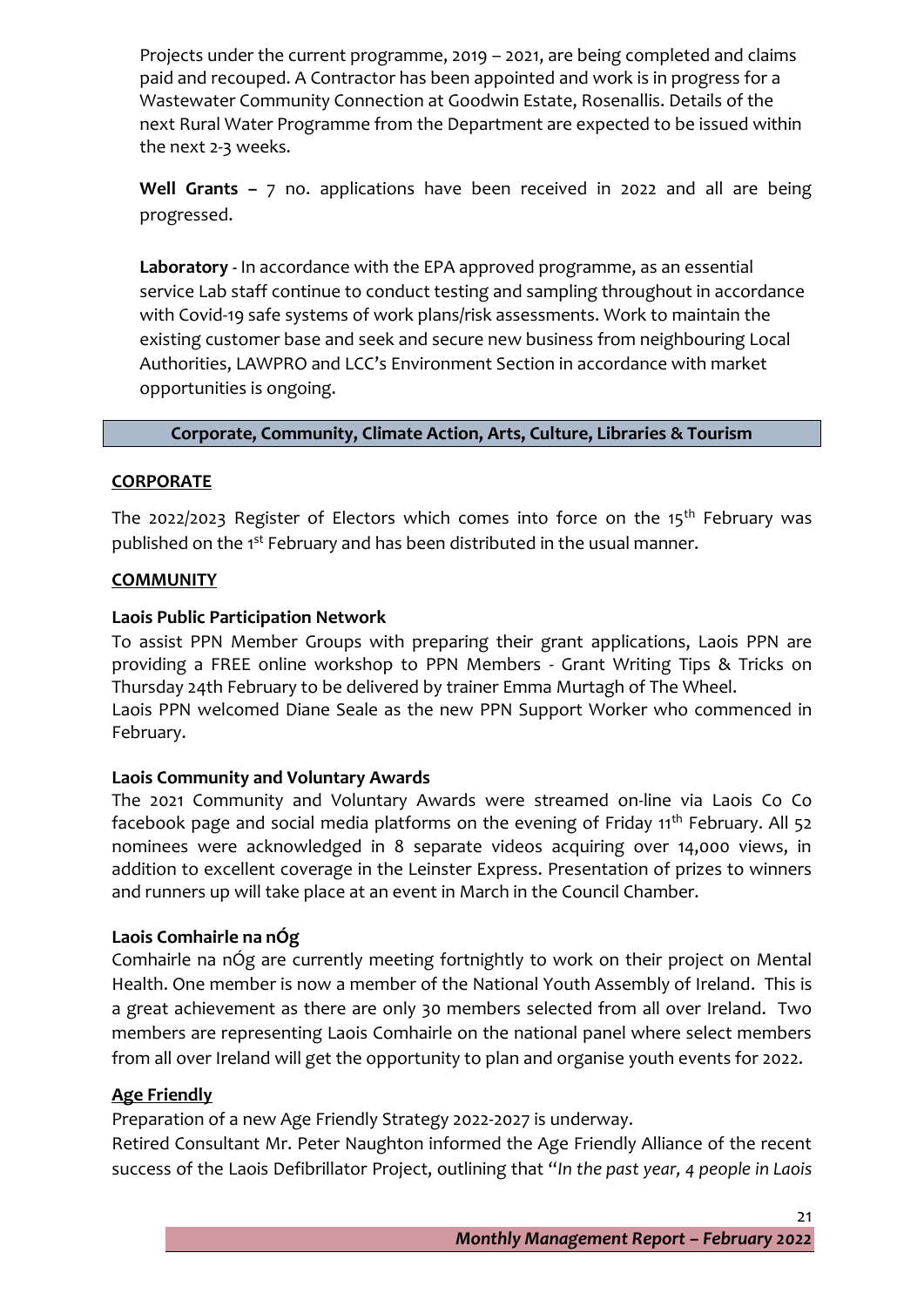*have been successfully resuscitated with the aid of our defibrillators, the last two in Ballyroan and Rathineska respectively*."

The Laois Defibrillator Project was supported by the Age Friendly Alliance, Healthy Ireland, Elected Members, the Lions Club and Laois Sports Partnership.

# **CLIMATE ACTION**

**Building Capacity Training** was completed by 10 members of the Laois County Council cross-departmental Climate Action Team (CAT). As a result of this training the CAT will now develop a communications strategy for the climate action activities and achievements of Laois County Council for both internal staff and the wider public, on an ongoing basis.

**School Sustainable Travel Study of Portlaoise** was presented to Town Team Sub Travel Group by Travel Officers from An Taisce and funded by LEADER. The study commenced in October 2020 to establish a baseline of modes of school travel in Portlaoise so that we can measure impact of improved cycling infrastructure and also find out what are the barriers to walking or cycling to school. A combination of a School Travel Census and online survey of parents of school children in Portlaoise were carried out over the duration of the project. An Taisce Travel Officers also conducted Walkability and Cyclability Audits of routes to all school in Portlaoise and have worked with LCC GIS Officer to map any issues identified. They also conducted Community Fora with Secondary School Pupils in all fours Post Primary Schools in Portlaoise to discuss perceived benefits and barriers to cycling in young people and presented at the Comhairle na nOg AGM on the subject.

**A Gap to Target Analysis of energy use of Laois County Council** was conducted by Consulteco, the interim Project Support Manager appointed by SEAI. The Gap to Target model emissions pathways to 2030 and model the impact of additional decarbonisation initiatives. Laois County Council should be able to achieve 2030 Energy Efficiency Target of 50% (given that we have achieved 46.8% efficiency improvement to date) ; however further substantial work will be needed to meet the Carbon Emission Target of 30% and the Gap to Target Analysis Tool will be used to develop an investment Strategy to meet 2030 targets.

# **SPORT & LEISURE UPDATE**

#### **Leisure Centres**

Works at Portlaoise Leisure Centre continue to progress well, and the facility will open to the public on 28th February. Portarlington Leisure Centre is continuing to deliver a full timetable of public sessions, swimming lessons, exercise classes and pitch bookings. Some upgrading works at Portlaoise Leisure Centre are expected to continue for the coming months but will not interfere with business operations.

Funding of €300k for the continued upgrading of Portlaoise Leisure Centre which will includes improved accessibility works including doors, flooring and enhanced gym equipment provision was awarded in Feb 2022. Laois County Council also secured funding of €143,145 for the upgrading of changing facilities at Portarlington Leisure Centre which includes retiling of the floors – providing an additional source of funding, in addition to the €300,000 already allocated under LSSIF to address tiling and drainage issues.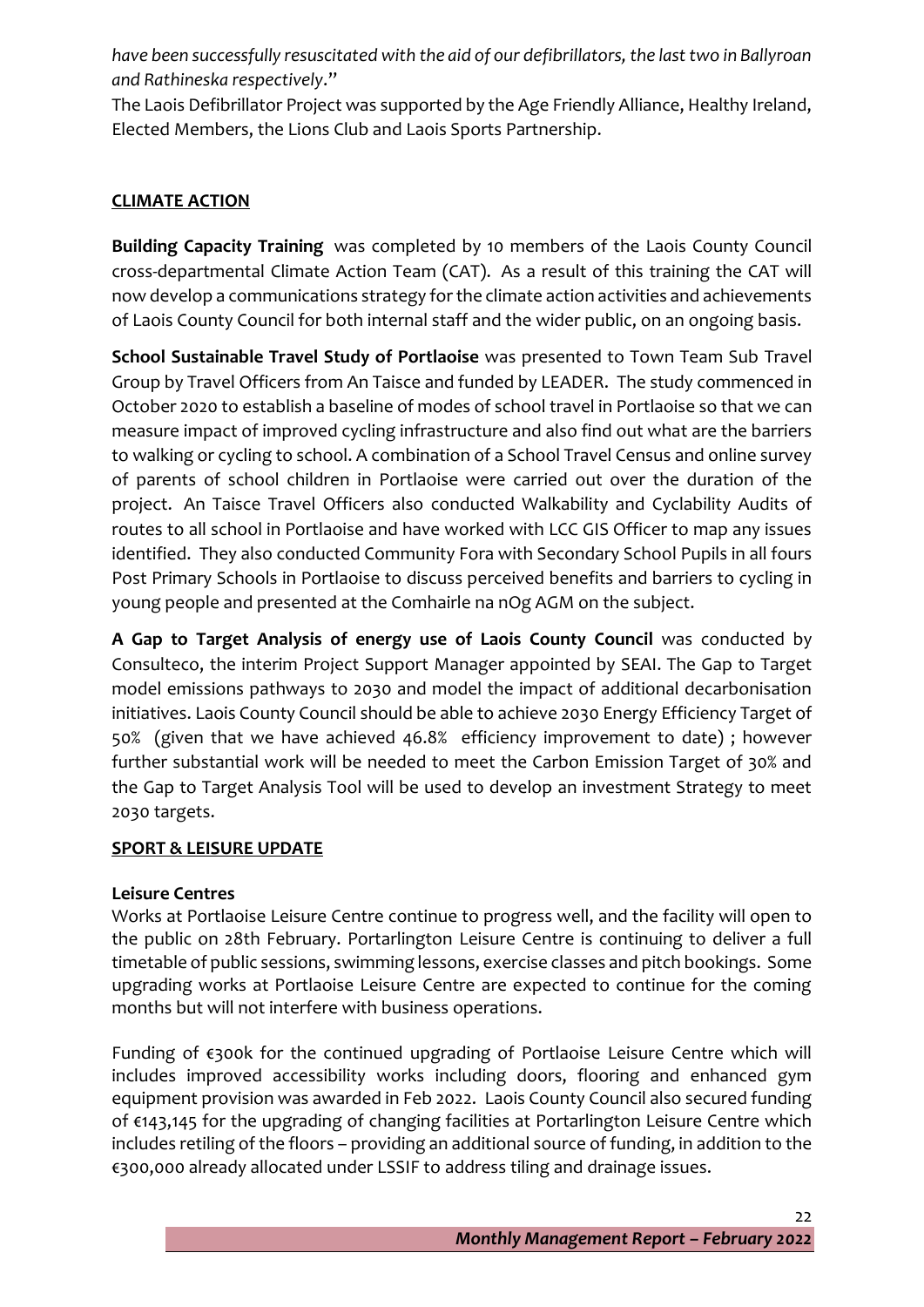#### **Playgrounds Developments**

Ballinakill playground is now completed and LCC and will be officially opened on Friday March 11<sup>th</sup>. Laois County Council ran a naming competition for the playground which will be called 'Páirc na Coille'.

#### **Bike Week 2022**

A grant of €22,500 was awarded to Laois County Council for the delivery of Bike Week Programme commencing May 15<sup>th</sup> 2022.

#### **Healthy Ireland – Creating Playful Spaces**

The first consultation phase with residents took place in Oak Glen-Stradbally, Bruach/Cois na hAbhann- Portlaoise and Old Forge Crescent – Mountrath with 80% of residents participating The designs will be completed in March and assistance will be provided to the residents to access funding to realise their plans over a 1-3-year period.

#### **Sports Capital Grant Scheme**

Sports Capital grants for local projects awarded in February 2022 with Laois receiving an allocation of €3,317,114 together with €663,272 for regional projects. The Sport and Leisure Department directly assisted 77% of all successful applications in 2021 either through online workshops or direct one to one sessions. Previous support and interactions with other successful Groups has increased their competency to now complete applications without assistance.

#### **ARTS & CULTURE**

#### **Culture Night Conversations Event**

Ahead of Culture Night 2022, the Arts Council will host one of a series of nationwide meetings at the Dunamaise Arts Centre on Monday  $7<sup>th</sup>$  March at 11am - 1pm, to share the findings from its research report and the post event analysis from 2021.

#### **Re/CENTRING/ Faoin Spéir**

The first of the 2022 re:CENTRING Laois funded programmes took place on Sunday 20th February at Mountmellick Arts Centre, led by Dunamaise Arts Centre in partnership with Laois County Council Arts Office - it included performances by Martin Tourish, Triona Marshall Harpist, The Harpettes and The Music Generation Laos Trad Orchestra.

#### **Laois Youth Theatre**

Plans are progressing, in partnership with Dunamaise Arts Centre, to re-establish the Laois Youth Theatre Programme in Laois. Open Sessions to invite young people to join take place in early March. A former member of Portlaoise Youth Theatre with Theatre qualifications is taking on the role of facilitator for the Youth Theatre on a trial basis.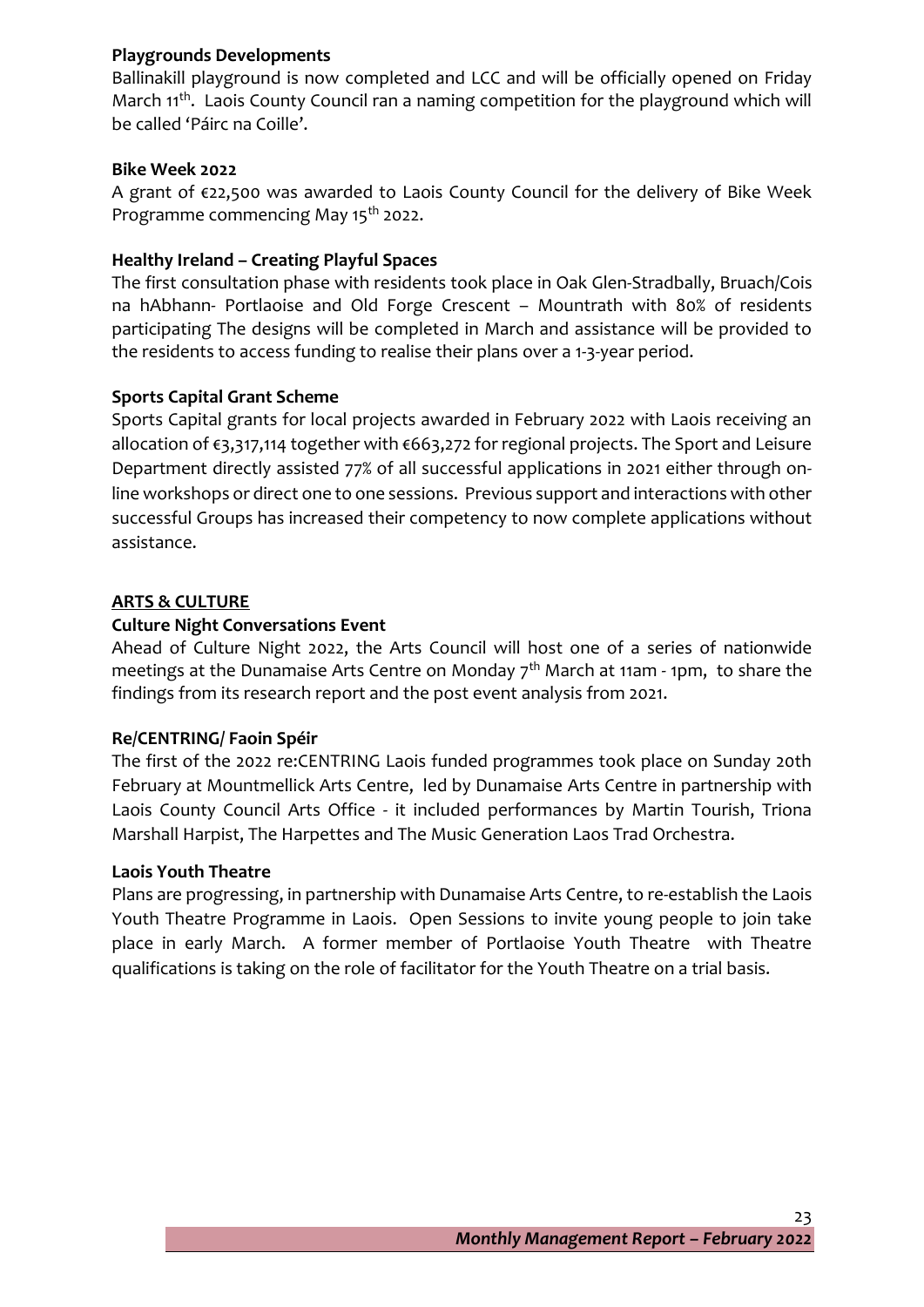#### **LIBRARY SERVICE**

**1. IRELAND READS**



Ireland Reads day is taking place on Friday,  $25<sup>th</sup>$  February. The aim of "Ireland Reads " is to get the country engaged in a national day of reading for the greater wellbeing of all of its citizens . Laois County Library Services will be hosting online book recommendations and videos on our facebook page and promoting reading in all forms . We are also asking everyone to "take the pledge" and pledge some time online at <https://www.irelandreads.ie/> to squeeze in a read . Key partners nationally include Marian Keyes, Daniel Mulhall (US Ambassador) , Liz Nugent, Joe Duffy and Rick O Shea .

The Library Services is delighted to be restarting the outreach events and programmes across the county - for example:

The Artists Way Book Club takes place on Wednesday afternoons in **Stradbally Library.**  Club members will read a chapter a week and have weekly check-ins to encourage and support each other on their creative journey. Contact **nboyce@laoiscoco.ie** for more information and to book a place.

The Knitting Club is returning to **Stradbally Library** on Tuesday evenings from 6:30pm to 8:00pm! For more information, email [stradballylibrary@laoiscoco.ie](mailto:stradballylibrary@laoiscoco.ie) or call 057 8641673.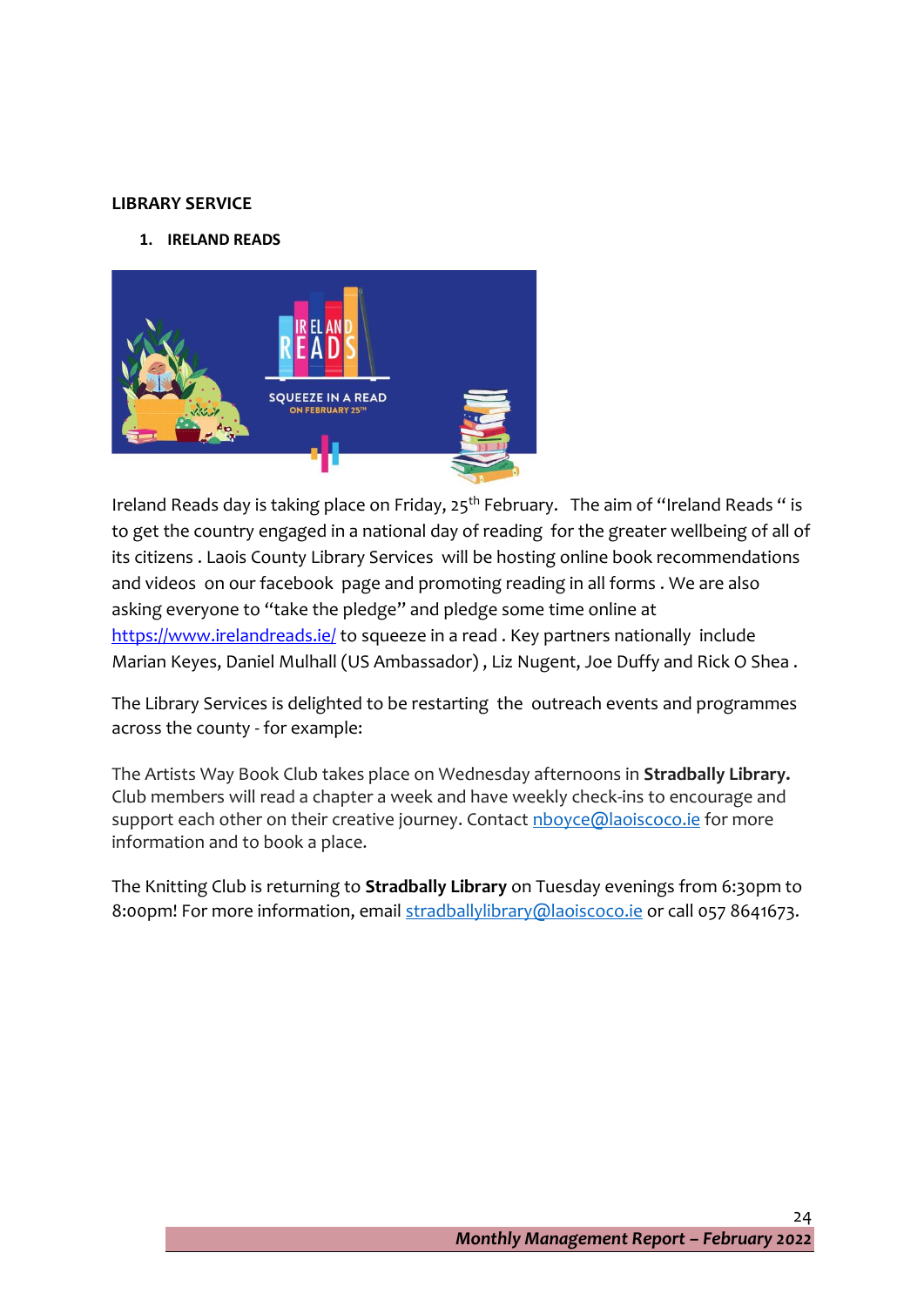# **Mindfulness and Poetry**

Join us for an evening of mindfulness devoted to silence and words.

with Orlaith O'Sullivan **Wednesday March 23rd 7-9 p.m** Email mountmellicklibrary@laoiscoco.ie